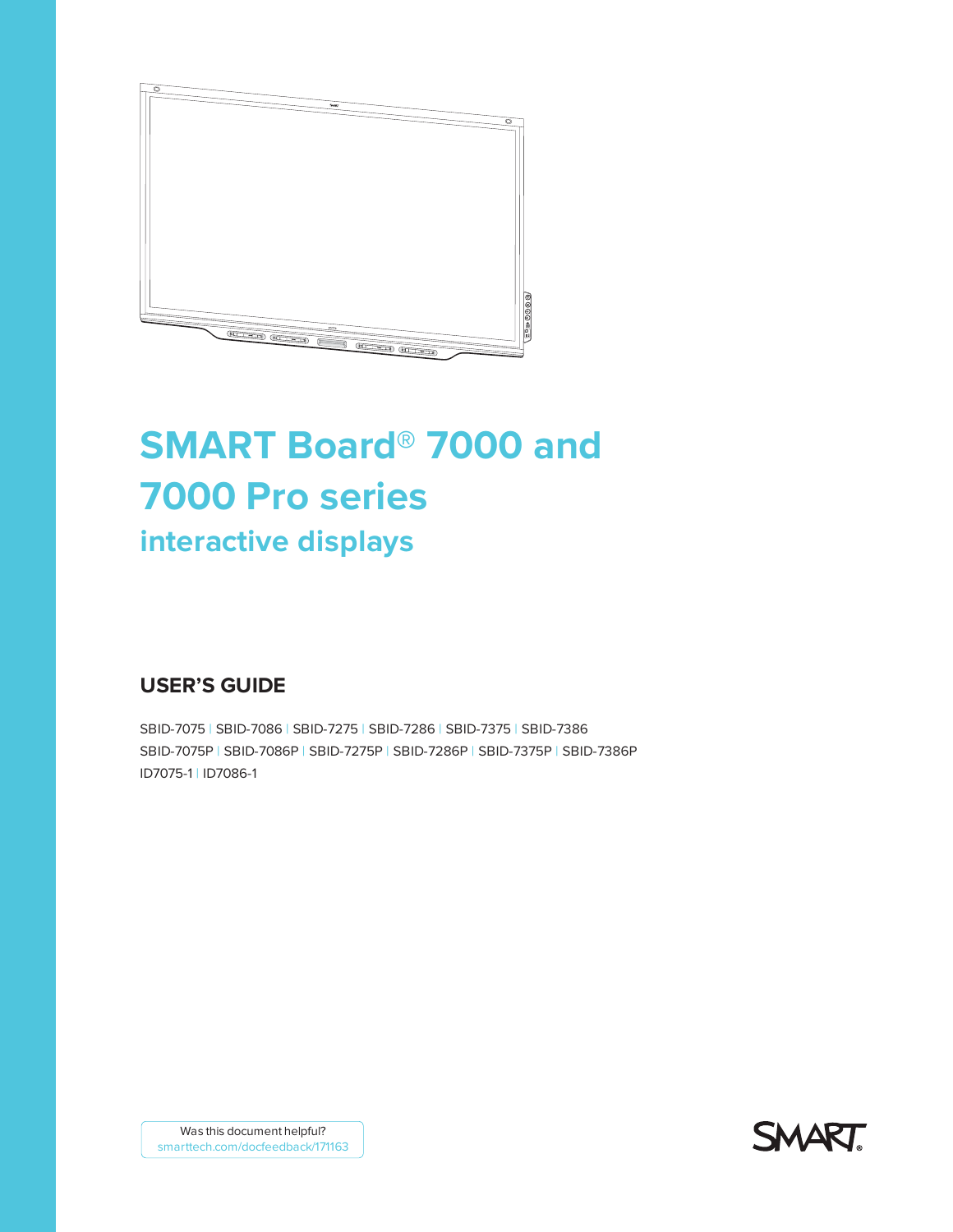

### Learn more

This guide and other resources for SMART Board 7000 and 7000 Pro series interactive displays are available in the Support section of the SMART website [\(smarttech.com/support](http://www.smarttech.com/support)). Scan this QR code to view these resources on your mobile device.

#### **Licenses**

The terms HDMI and HDMI High-Definition Multimedia Interface, and the HDMI logo are trademarks or registered trademarks of HDMI Licensing LLC in the United States and other countries.

The Bluetooth word mark is owned by the Bluetooth SIG, Inc. and any use of such marks by SMART Technologies ULC is under license.

#### **Trademark notice**

SMART Board, SMART Notebook, SMART Meeting Pro, SMART Ink, SMART amp, SMART lab, SMART kapp, SMART kapp iQ, HyPr Touch, Pen ID, smarttech, the SMART logo and all SMART taglines are trademarks or registered trademarks of SMART Technologies ULC in the U.S. and/or other countries. Intel is a trademark of Intel Corporation in the U.S. and/or other countries. Microsoft, Windows and Internet Explorer are either registered trademarks or trademarks of Microsoft Corporation in the United States and/or other countries. Apple, Mac, OS X, iPhone, iPad, iPod touch, AirPlay and Safari are trademarks of Apple Inc., registered in the U.S. and other countries. Google, Google Cast, Google Drive, Google Play, Android, Chrome, Chromebook and Chromecast are trademarks of Google Inc. Adobe, Acrobat, Reader, Flash and Flash Player are either registered trademarks or trademarks of Adobe Systems Incorporated in the U.S. and/or other countries. AirParrot is a trademark of Squirrels LLC registered in the United States and other countries. All other third-party product and company names may be trademarks of their respective owners.

#### **Copyright notice**

 $©$  2017–2018 SMART Technologies ULC. All rights reserved. No part of this publication may be reproduced, transmitted, transcribed, stored in a retrieval system or translated into any language in any form by any means without the prior written consent of SMART Technologies ULC. Information in this manual is subject to change without notice and does not represent a commitment on the part of SMART.

This product and/or use thereof is covered by one or more of the following U.S. patents:

ech.com/ 09/2018

[smarttech.com/kb/171163](http://www.smarttech.com/kb/171163)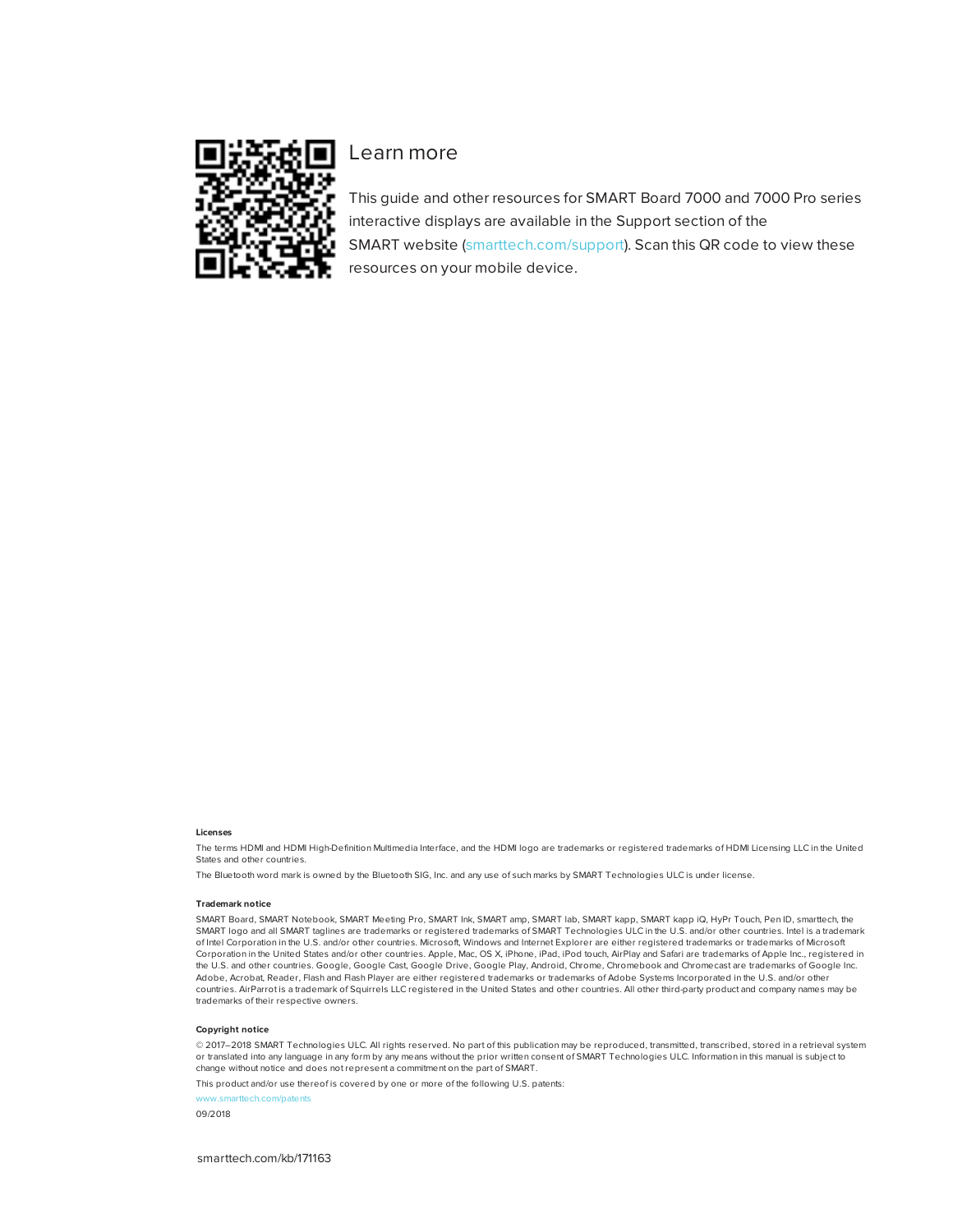## <span id="page-2-0"></span>**Important information**

#### **NOTE**

Refer to the installation and maintenance guide for important information about installing and maintaining the display (see *More [information](#page-15-0)* on page 8).

#### **WARNING**

- Do not open or disassemble the display. You risk electrical shock from the high voltage inside the casing. Opening the casing also voids the warranty.
- Do not stand (or allow children to stand) on a chair to touch the surface of the display.
- To reduce the risk of fire or electric shock, do not expose the display to rain or moisture.
- Do not insert objects inside the cabinet ventilation holes, because they could touch dangerous voltage points and cause electric shock, fire or product damage which may not be covered by the warranty.
- Do not place heavy objects on the power cable. Damage to the cable could cause shock, fire or product damage which may not be covered by the warranty.
- If the glass is broken, do not touch the liquid crystal. To prevent injury, handle glass fragments with care when disposing of them.
- <span id="page-2-1"></span>• Disconnect all of the display's power cables from the wall outlet and seek assistance from qualified service personnel if any of the following occur:
	- <sup>o</sup> The power cable or plug is damaged
	- <sup>o</sup> Liquid is spilled into the display
	- <sup>o</sup> Objects fall into the display
	- <sup>o</sup> The display is dropped
	- <sup>o</sup> Structural damage, such as cracking, occurs
	- <sup>o</sup> The display behaves unexpectedly when you follow operating instructions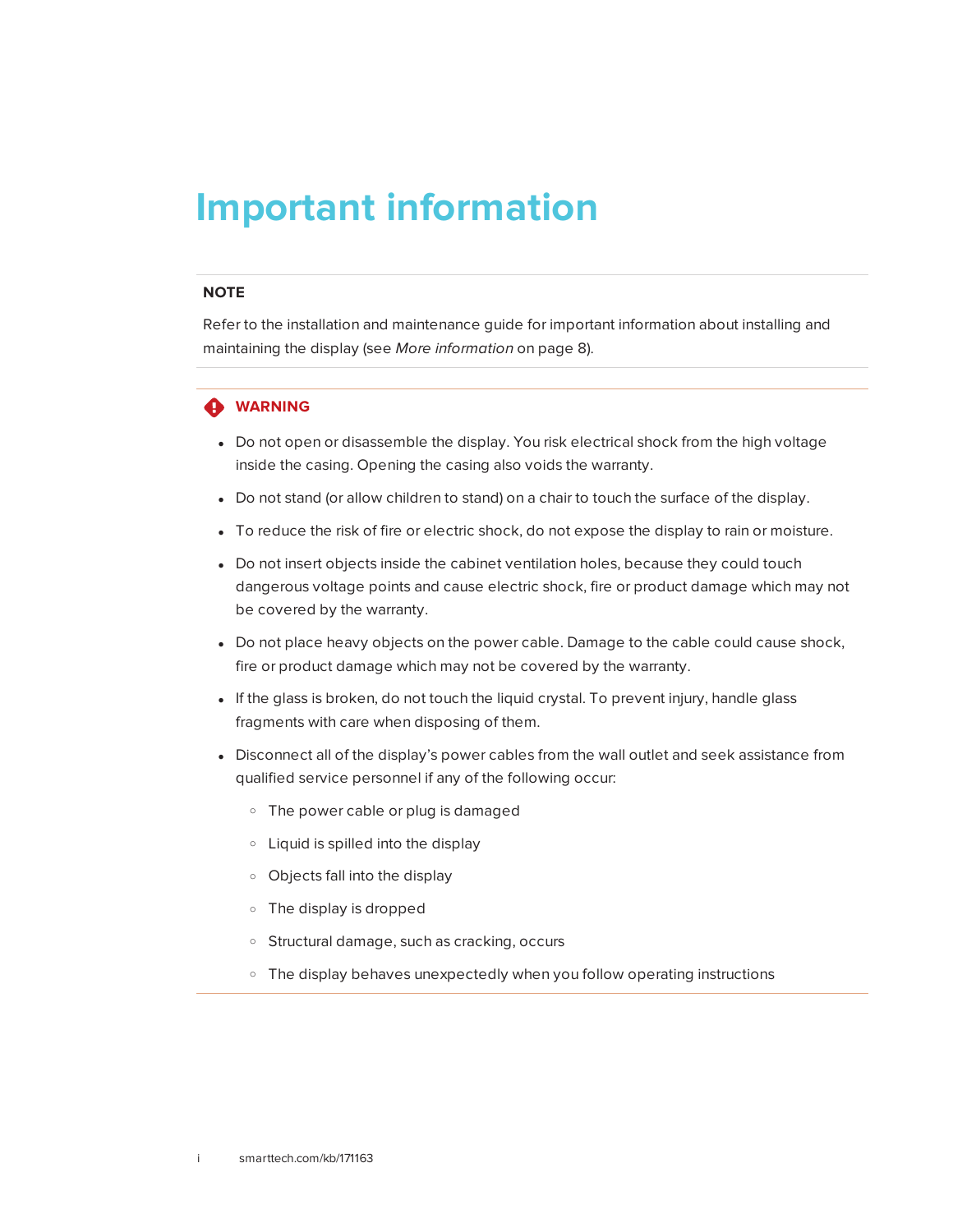## Federal Communication Commission interference statement

This device complies with Part 15 of the FCC Rules. Operation is subject to the following two conditions:

- 1. This device may not cause harmful interference, and
- 2. this device must accept any interference received, including interference that may cause undesired operation.

#### **NOTE**

This equipment has been tested and found to comply with the limits for a Class A digital device, pursuant to part 15 of the FCCRules. These limits are designed to provide reasonable protection against harmful interference when the equipment is operated in a commercial environment. This equipment generates, uses, and can radiate radio frequency energy and, if not installed and used in accordance with the instruction manual, may cause harmful interference to radio communications. Operation of this equipment in a residential area is likely to cause harmful interference in which case the user will be required to correct the interference at his own expense.

#### **A** CAUTION

Any changes or modifications not expressly approved by the party responsible for compliance could void the user's authority to operate this equipment.

#### **Radiation exposure statement**

This equipment complies with FCCradiation exposure limits set forth for an uncontrolled environment. This equipment should be installed and operated with minimum distance of 20 cm between the antenna of this device and all nearby persons. This transmitter must not be co-located or operated in conjunction with any other antenna or transmitter.

## <span id="page-3-0"></span>Innovation, Science and Economic Development Canada statement

This device complies with RSS-247 of the Innovation, Science and Economic Development Canada Rules. Operation is subject to the following two conditions:

- 1. This device may not cause harmful interference, and
- 2. this device must accept any interference received, including interference that may cause undesired operation.

#### **Radiation exposure statement**

This equipment complies with ISED radiation exposure limits set forth for an uncontrolled environment. This equipment should be installed and operated with minimum distance of 20 cm between the antenna of this device and all nearby persons. This transmitter must not be co-located or operated in conjunction with any other antenna or transmitter.

Cet appareil est conforme à la norme ISED CNR-247 pour les appareils radio agréés. Son fonctionnement est soumis aux deux conditions suivantes:

- 1. le dispositif ne doit pas produire de brouillage préjudiciable, et
- 2. ce dispositif doit accepter tout brouillage reçu, y compris un brouillage susceptible de provoquer un fonctionnement indésirable.

#### **Déclaration d'exposition aux radiations**

<span id="page-3-1"></span>Cet équipement est conforme aux limites d'exposition aux rayonnements ISED établies pour un environnement non contrôlé. Cet équipement doit être installé et utilisé avec un minimum de 20 cm de distance entre la source de rayonnement et votre corps.Cet émetteur ne doit pas être co- implantés ou exploités conjointement avec une autre antenne ou émetteur.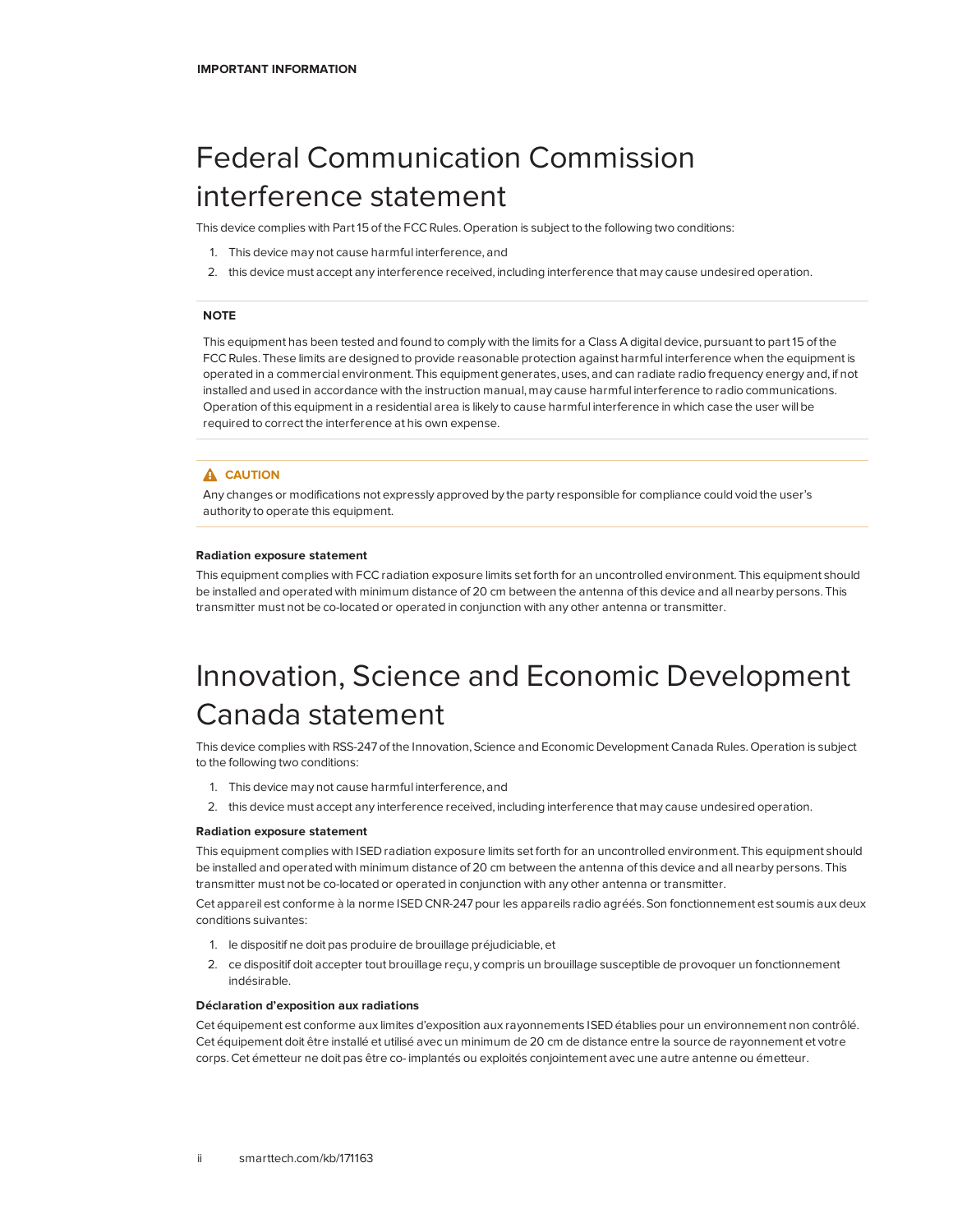## EU declaration of conformity

Hereby, SMART Technologies ULC declares that the radio equipment type Interactive Display SBID-7075, SBID-7075P, SBID-7086, SBID-7086P, ID7075-1, ID7086-1 and the interactive pen SBID-7000-PEN, SBID-7000P-PEN are in compliance with Directive 2014/53/EU.

The full text of the EU declaration of conformity is available at the following Internet address: [smarttech.com/compliance](https://www.smarttech.com/compliance)

#### **WARNING**

This equipment is compliant with Class A of CISPR 32. In a residential environment, this equipment may cause radio interference.

Radio frequency band and maximum power level:

| <b>Transmitting Band (MHz)</b> | <b>Maximum Transmit Power EIRP (dBm)</b> |
|--------------------------------|------------------------------------------|
| 2402-2483.5                    | 5.0                                      |

## <span id="page-4-0"></span>Compliance to Malaysia specification

The SMART Technologies ULC Interactive Display SBID-7075, SBID-7075P, SBID-7086, SBID-7086P, wireless Pen models SBID-7000-PEN and SBID-7000P-PEN meet the Malaysian requirements as defined by the Certifying Agency, SIRIM QAS International.



## <span id="page-4-1"></span>United Arab Emirates – TRA registration details

Pen – Regulatory models SBID-7000-Pen and SBID-7000P-PEN



Panel 75" – Regulatory models SBID-7075 and ID7075-1



Panel 86" – Regulatory model ID7086-1

<span id="page-4-2"></span>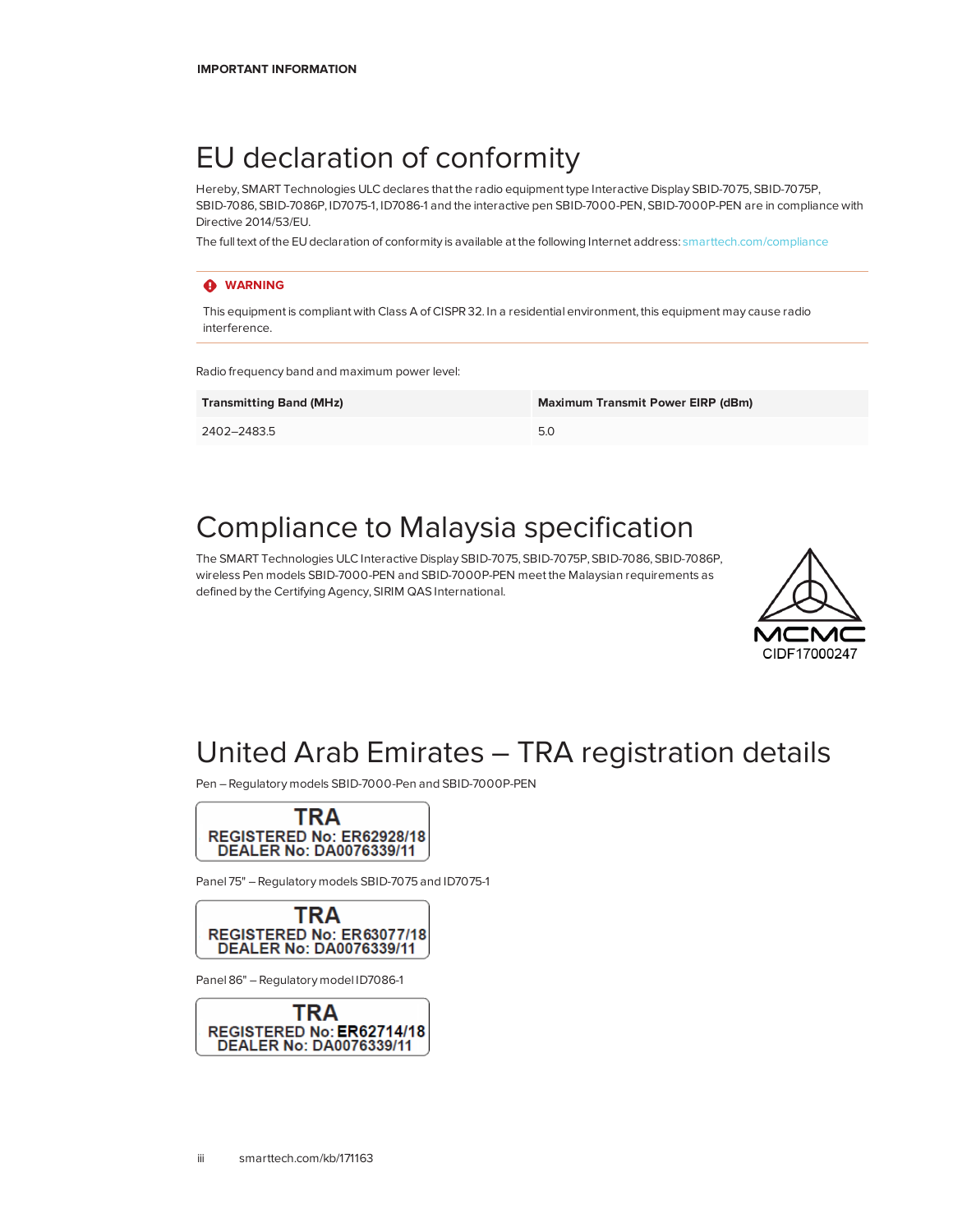## Microsoft® statement regarding Windows® 10 operating system

Windows 10 is automatically updated, which is always enabled. ISP fees may apply. Additional requirements may apply over time for updates.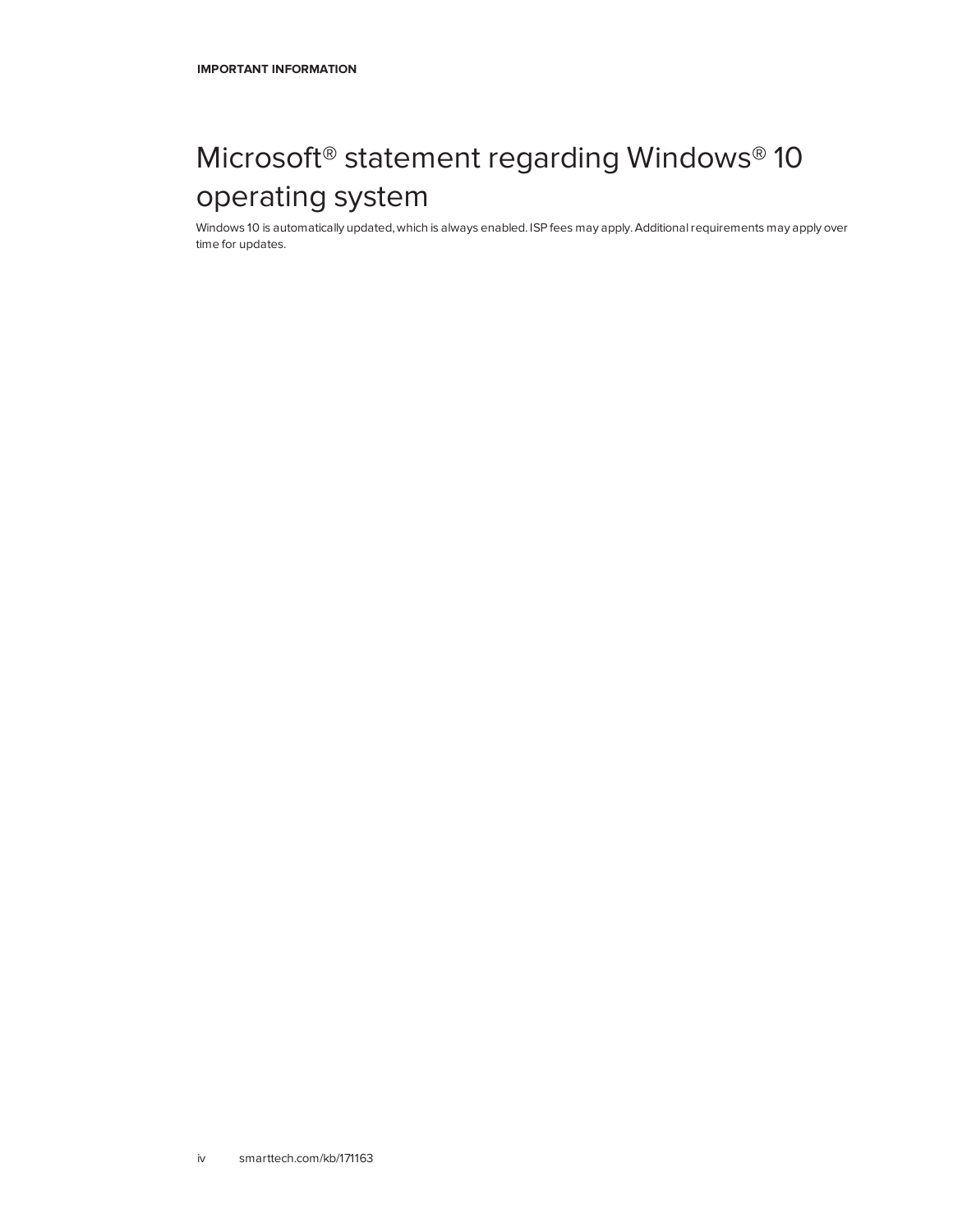## **Contents**

| Innovation, Science and Economic Development Canada statement  ii                   |  |
|-------------------------------------------------------------------------------------|--|
|                                                                                     |  |
|                                                                                     |  |
|                                                                                     |  |
|                                                                                     |  |
|                                                                                     |  |
|                                                                                     |  |
|                                                                                     |  |
|                                                                                     |  |
|                                                                                     |  |
|                                                                                     |  |
|                                                                                     |  |
|                                                                                     |  |
|                                                                                     |  |
|                                                                                     |  |
|                                                                                     |  |
|                                                                                     |  |
|                                                                                     |  |
|                                                                                     |  |
|                                                                                     |  |
|                                                                                     |  |
|                                                                                     |  |
|                                                                                     |  |
|                                                                                     |  |
|                                                                                     |  |
|                                                                                     |  |
|                                                                                     |  |
|                                                                                     |  |
|                                                                                     |  |
|                                                                                     |  |
| Referring to the SMART knowledge base for additional troubleshooting information 31 |  |
|                                                                                     |  |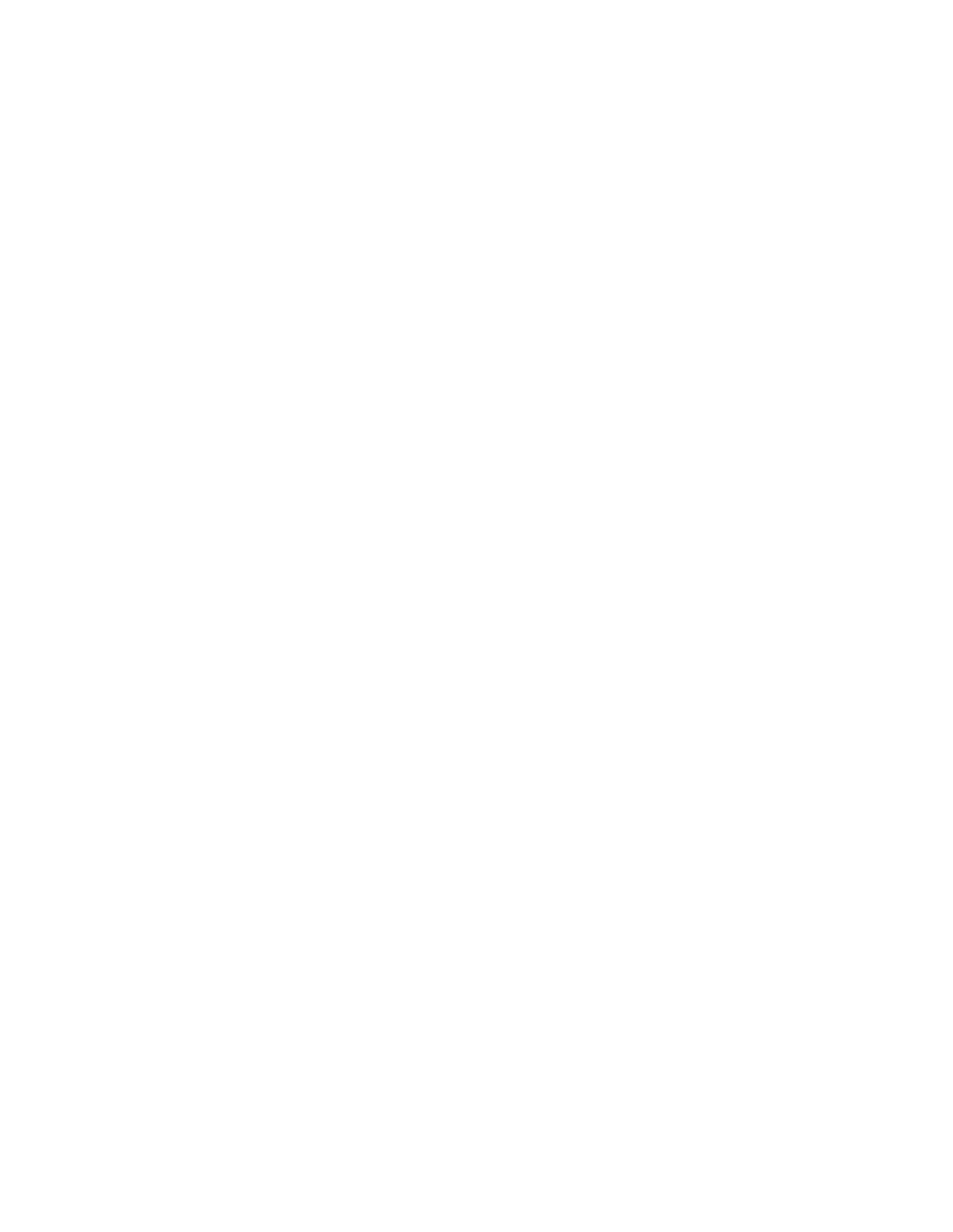## <span id="page-8-0"></span>**Chapter 1 Chapter 1: Welcome**

| Identifying your SMART Board 7000 or 7000 Pro series interactive display model  2 |
|-----------------------------------------------------------------------------------|
|                                                                                   |
|                                                                                   |
|                                                                                   |
|                                                                                   |
|                                                                                   |
|                                                                                   |
|                                                                                   |
|                                                                                   |
|                                                                                   |
|                                                                                   |
|                                                                                   |
|                                                                                   |
|                                                                                   |
|                                                                                   |
|                                                                                   |
|                                                                                   |

<span id="page-8-1"></span>This chapter introduces the SMART Board® 7000 and 7000 Pro series interactive displays.

## About this guide

This guide explains how to use a SMART Board 7000 or 7000 Pro series interactive display.

This guide is intended for individuals who use displays in their organizations. Other documentation and resources are available for those who install and maintain displays (see *More [information](#page-15-0)* on [page 8\)](#page-15-0).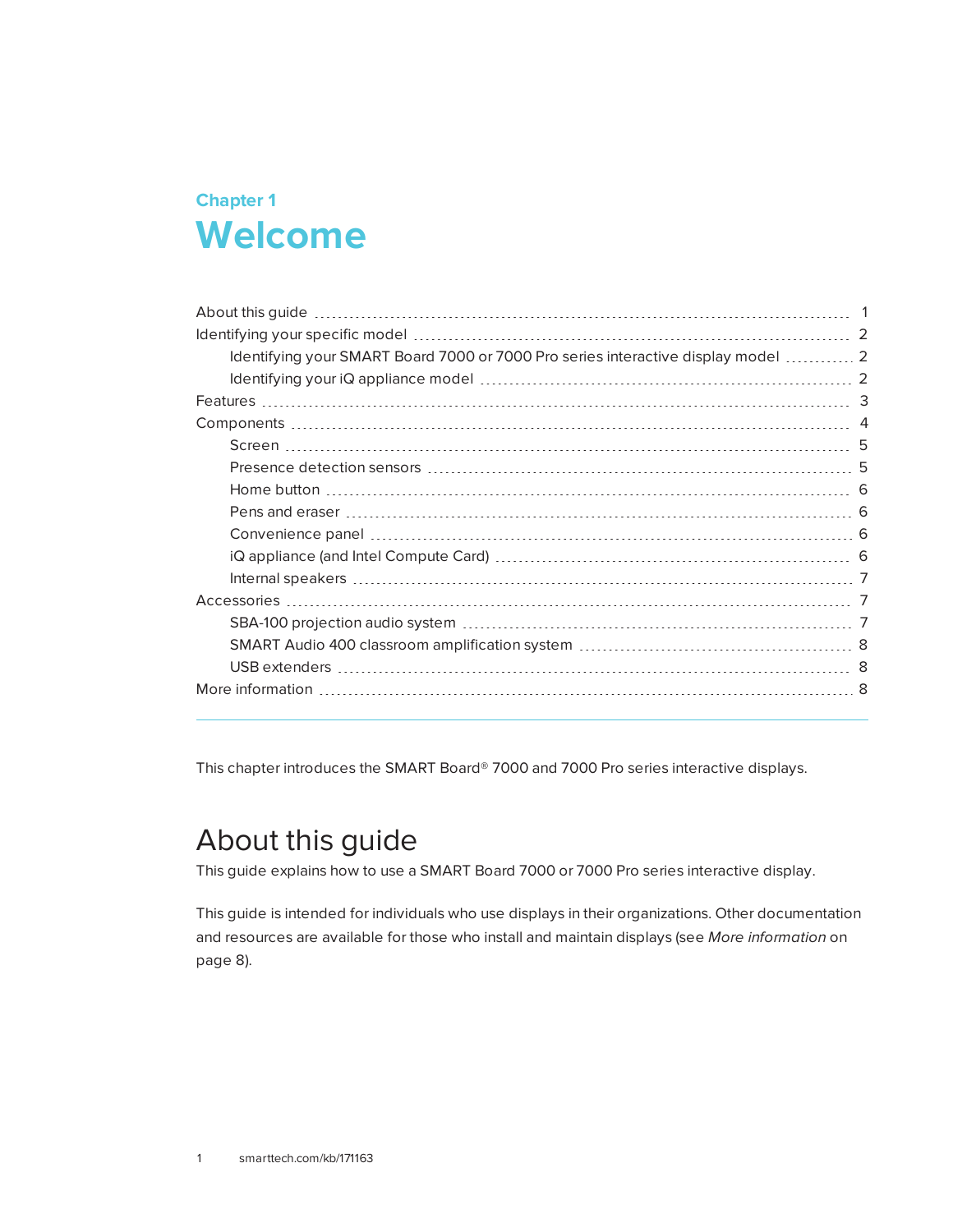## <span id="page-9-0"></span>Identifying your specific model

SMART offers several different models of the SMART Board 7000 and 7000 Pro series interactive display and iQ appliance.

## <span id="page-9-1"></span>Identifying your SMART Board 7000 or 7000 Pro series interactive display model

The following models of SMART Board 7000 and 7000 Pro series interactive display are available:

| <b>Model</b>      | <b>Frame style</b> | <b>Screen size</b><br>(approximate) | iQ             | $\mathsf{Intel}^\circledR$<br><b>Compute Card</b> |
|-------------------|--------------------|-------------------------------------|----------------|---------------------------------------------------|
| <b>SBID-7075</b>  | White              | 75" (190 cm)                        | <b>No</b>      | No                                                |
| <b>SBID-7086</b>  | White              | 86" (218 cm)                        | N <sub>o</sub> | No.                                               |
| <b>SBID-7275</b>  | White              | 75" (190 cm)                        | Yes            | N <sub>o</sub>                                    |
| <b>SBID-7286</b>  | White              | 86" (218 cm)                        | Yes            | No.                                               |
| <b>SBID-7375</b>  | White              | 75" (190 cm)                        | Yes            | Yes                                               |
| <b>SBID-7386</b>  | White              | 86" (218 cm)                        | Yes            | Yes                                               |
| <b>SBID-7075P</b> | <b>Black</b>       | 75" (190 cm)                        | <b>No</b>      | <b>No</b>                                         |
| <b>SBID-7086P</b> | <b>Black</b>       | 86" (218 cm)                        | <b>No</b>      | <b>No</b>                                         |
| <b>SBID-7275P</b> | <b>Black</b>       | 75" (190 cm)                        | Yes            | No                                                |
| <b>SBID-7286P</b> | <b>Black</b>       | 86" (218 cm)                        | Yes            | No.                                               |
| <b>SBID-7375P</b> | <b>Black</b>       | 75" (190 cm)                        | Yes            | Yes                                               |
| <b>SBID-7386P</b> | <b>Black</b>       | 86" (218 cm)                        | Yes            | Yes                                               |

Refer to the specifications for detailed technical information for this model, including product dimensions and weights (see *More [information](#page-15-0)* on page 8).

### <span id="page-9-2"></span>Identifying your iQ appliance model

The iQ appliance is installed in the accessory slot of some interactive display models to enable iQ functionality in those models. SMART offers several different iQ appliance models.

Use the [Identifying](https://support.smarttech.com/docs/redirect/?product=smartboard7000&context=id-appliance) your iQ appliance model wizard to identify the specific model of iQ appliance installed in your display.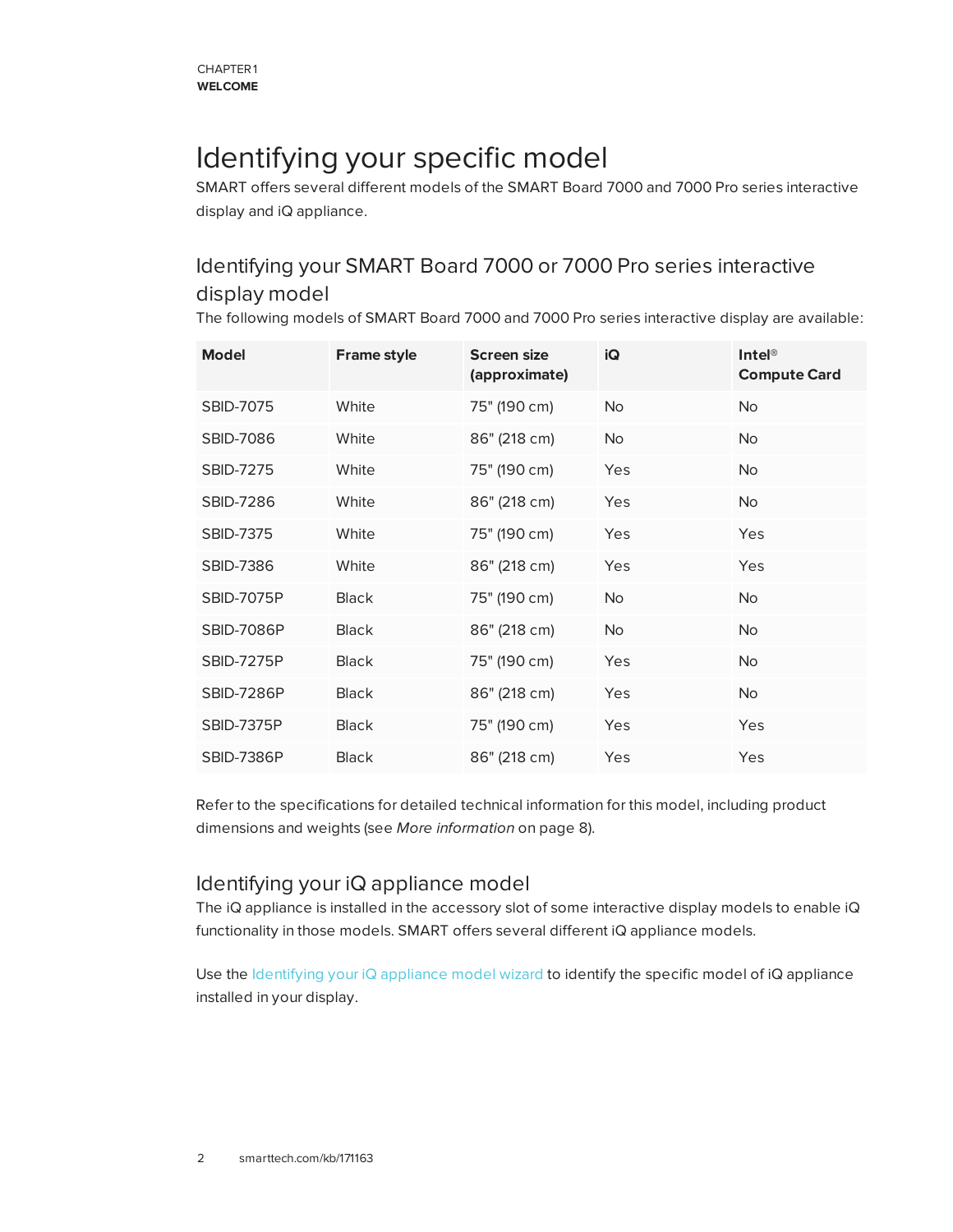## <span id="page-10-0"></span>Features

The SMART Board 7000 or 7000 Pro series interactive display is the hub of your classroom or meeting room. PC-free embedded computing provides one-touch access to collaborative tools, including a whiteboard, wireless screen sharing and a web browser. There's no need for wires, cables or manual software and firmware updates.

The display includes the following features:

| <b>Feature</b>                 | <b>Description</b>                                                                                                                                                                                                                                                                                                                                                                             | <b>More information</b> |
|--------------------------------|------------------------------------------------------------------------------------------------------------------------------------------------------------------------------------------------------------------------------------------------------------------------------------------------------------------------------------------------------------------------------------------------|-------------------------|
| iQ experience                  | The display's iQ appliance provides one-touch access to<br>collaborative tools, including a whiteboard, wireless<br>screen sharing and a web browser.<br>The SBID-7375, SBID-7386, SBID-7375P and SBID-7386P<br>models have an Intel Compute Card in the appliance to<br>provide a fully functional Windows 10 solution at your<br>fingertips, without the need for an external PC or cabling. | Page 18                 |
| Touch support                  | You can do everything on the display that you can do at<br>your computer-open and close applications, meet with<br>others, create new documents or edit existing ones, visit<br>websites, play and manipulate videos, and so on-by<br>touching the display's surface.                                                                                                                          | Page 14                 |
| Writing and<br>drawing support | You can write over applications in digital ink using one of<br>the supplied pens, and then erase the digital ink using<br>your palm, the eraser or the erasers on the pens.                                                                                                                                                                                                                    | Page 15                 |
| Audio support                  | The display includes integrated speakers for presenting<br>audio from connected input sources.                                                                                                                                                                                                                                                                                                 | [N/A]                   |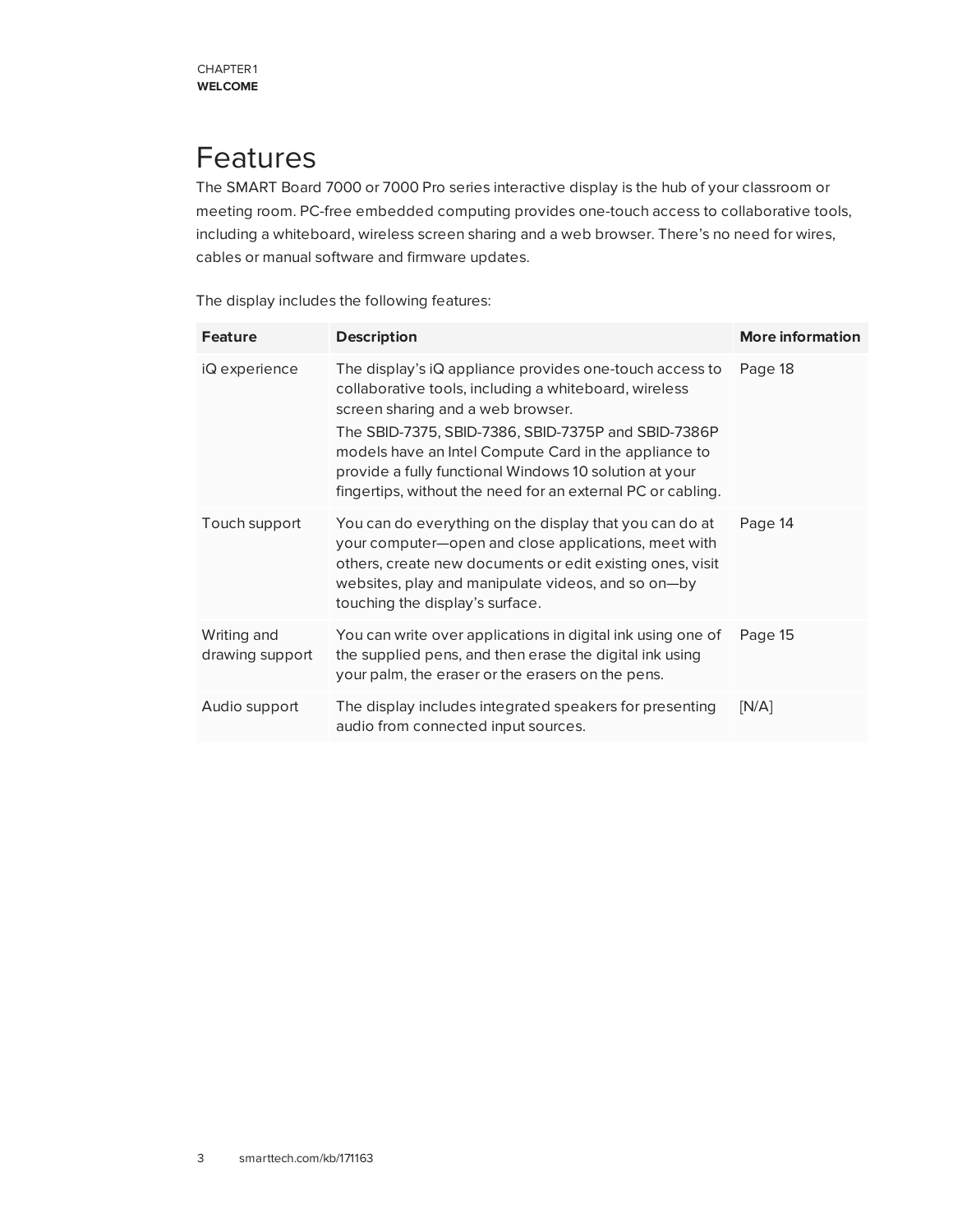## <span id="page-11-0"></span>Components

The display consists of the following components:



| No.             | <b>Name</b>                           | <b>More information</b> |  |  |  |
|-----------------|---------------------------------------|-------------------------|--|--|--|
|                 | <b>Pictured</b>                       |                         |  |  |  |
| 1               | Screen                                | Page 5                  |  |  |  |
| 2               | Presence detection sensor (×2)        | Page 5                  |  |  |  |
| 3               | Home button                           | Page 6                  |  |  |  |
| 4               | Eraser                                | Page 6                  |  |  |  |
| 5               | Pen $(x4)$                            | Page 6                  |  |  |  |
| 6               | Convenience panel                     | Page 6                  |  |  |  |
| 7               | iQ appliance (and Intel Compute Card) | Page 6                  |  |  |  |
| 8               | Connector panel                       | Page 23                 |  |  |  |
| Not pictured    |                                       |                         |  |  |  |
| 9               | AC power inlet, outlet and switch     | [N/A]                   |  |  |  |
| 10 <sup>°</sup> | RS-232 connectors                     | [N/A]                   |  |  |  |
| 11              | <b>Speakers</b>                       | Page 7                  |  |  |  |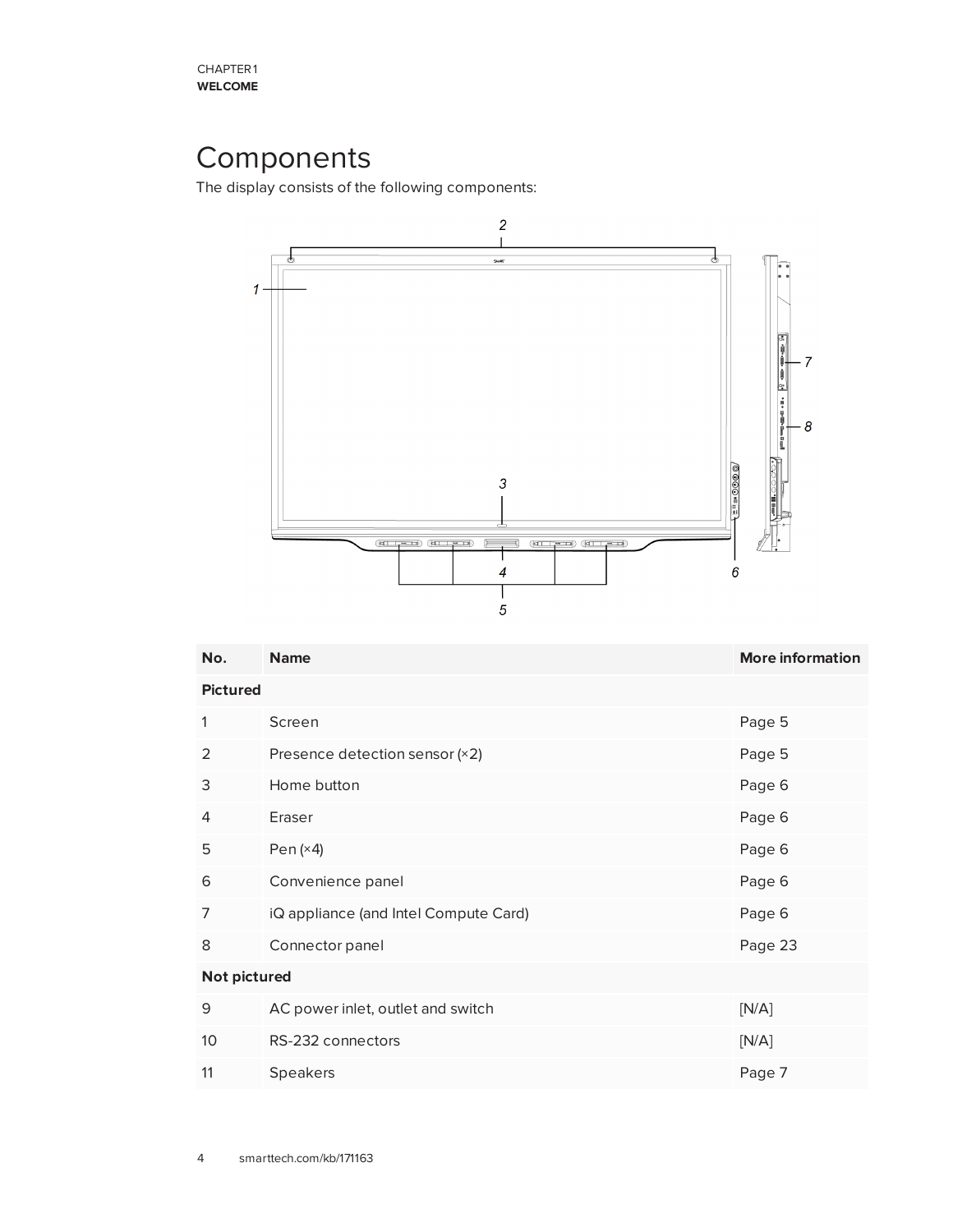### <span id="page-12-0"></span>Screen

The following are the dimensions of the screen:

| Model             | <b>Diagonal</b> | Width              | Height          |
|-------------------|-----------------|--------------------|-----------------|
| SBID-7075         | 75" (190.5 cm)  | 65" (165.2 cm)     | 38 5/8" (93 cm) |
| SBID-7086         | 86" (218.4 cm)  | 74 7/8" (190.3 cm) | 42" (107 cm)    |
| <b>SBID-7275</b>  | 75" (190.5 cm)  | 65" (165.2 cm)     | 38 5/8" (93 cm) |
| <b>SBID-7286</b>  | 86" (218.4 cm)  | 74 7/8" (190.3 cm) | 42" (107 cm)    |
| <b>SBID-7375</b>  | 75" (190.5 cm)  | 65" (165.2 cm)     | 38 5/8" (93 cm) |
| <b>SBID-7386</b>  | 86" (218.4 cm)  | 74 7/8" (190.3 cm) | 42" (107 cm)    |
| <b>SBID-7075P</b> | 75" (190.5 cm)  | 65" (165.2 cm)     | 38 5/8" (93 cm) |
| <b>SBID-7086P</b> | 86" (218.4 cm)  | 74 7/8" (190.3 cm) | 42" (107 cm)    |
| <b>SBID-7275P</b> | 75" (190.5 cm)  | 65" (165.2 cm)     | 38 5/8" (93 cm) |
| <b>SBID-7286P</b> | 86" (218.4 cm)  | 74 7/8" (190.3 cm) | 42" (107 cm)    |
| <b>SBID-7375P</b> | 75" (190.5 cm)  | 65" (165.2 cm)     | 38 5/8" (93 cm) |
| <b>SBID-7386P</b> | 86" (218.4 cm)  | 74 7/8" (190.3 cm) | 42" (107 cm)    |

<span id="page-12-1"></span>For information about the display's touch features, see *Using touch* on [page 14](#page-21-0).

### Presence detection sensors

The display has two presence detection sensors on its top frame that can detect people up to 16' (5 m) away when the display is in Standby mode.

When the sensors detect people in the room, the display is ready to turn on. To turn on the display, press the **Power** button  $\mathbf 0$  or pick up a pen or eraser.

If the room is empty for a specified period, the display returns to Standby mode.



For more information about waking up the display and putting it back to sleep, see *[Waking](#page-19-0) up the display and putting it back to sleep* on [page 12](#page-19-0).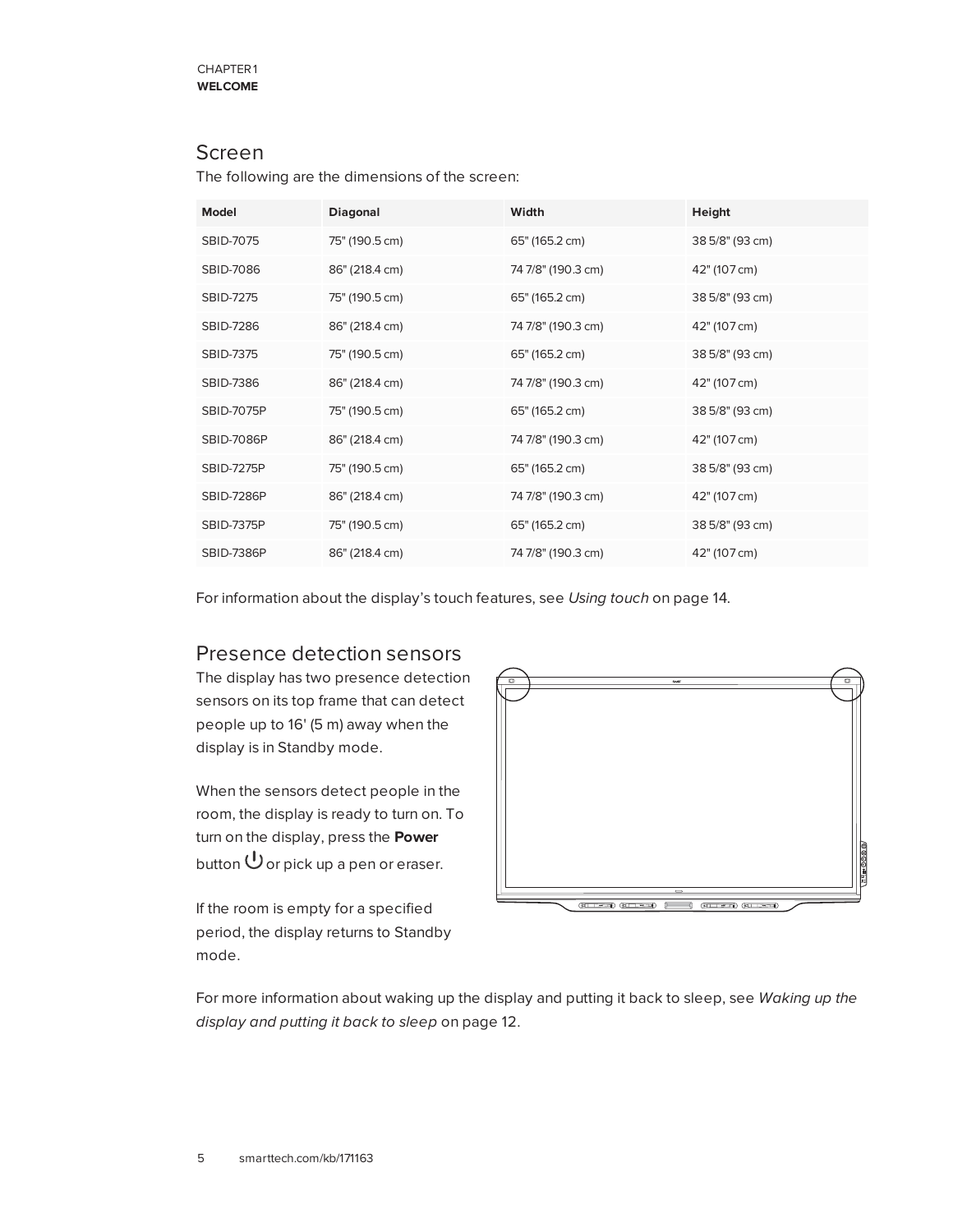### <span id="page-13-0"></span>Home button

Tap the Home button to open the Home screen. From the Home screen, you can open the iQ appliance's apps as well as the settings.

For more information about the Home screen and the iQ experience, see *Using the iQ [experience](#page-25-0)* on [page 18.](#page-25-0)

### <span id="page-13-1"></span>Pens and eraser

The display comes with black, red, blue and green pens. Each pen has an attached eraser and an indicator light.



In addition to the pens, the display includes an eraser, which you can use when you want to erase a large area on the screen.

<span id="page-13-2"></span>For more information about the pens and eraser, see *Using the pens and eraser* on [page 15](#page-22-0).

### Convenience panel

The convenience panel contains buttons for turning the display on and off and controlling the volume. It also includes connectors for USB peripherals and a computer or other input source.

<span id="page-13-3"></span>For more information about the convenience panel, see *Using the [convenience](#page-19-1) panel* on page 12.

### iQ appliance (and Intel Compute Card)

The iQ appliance is installed in the accessory slot on the back of the following models:

- SBID-7275
- SBID-7286
- SBID-7275P
- SBID-7286P
- SBID-7375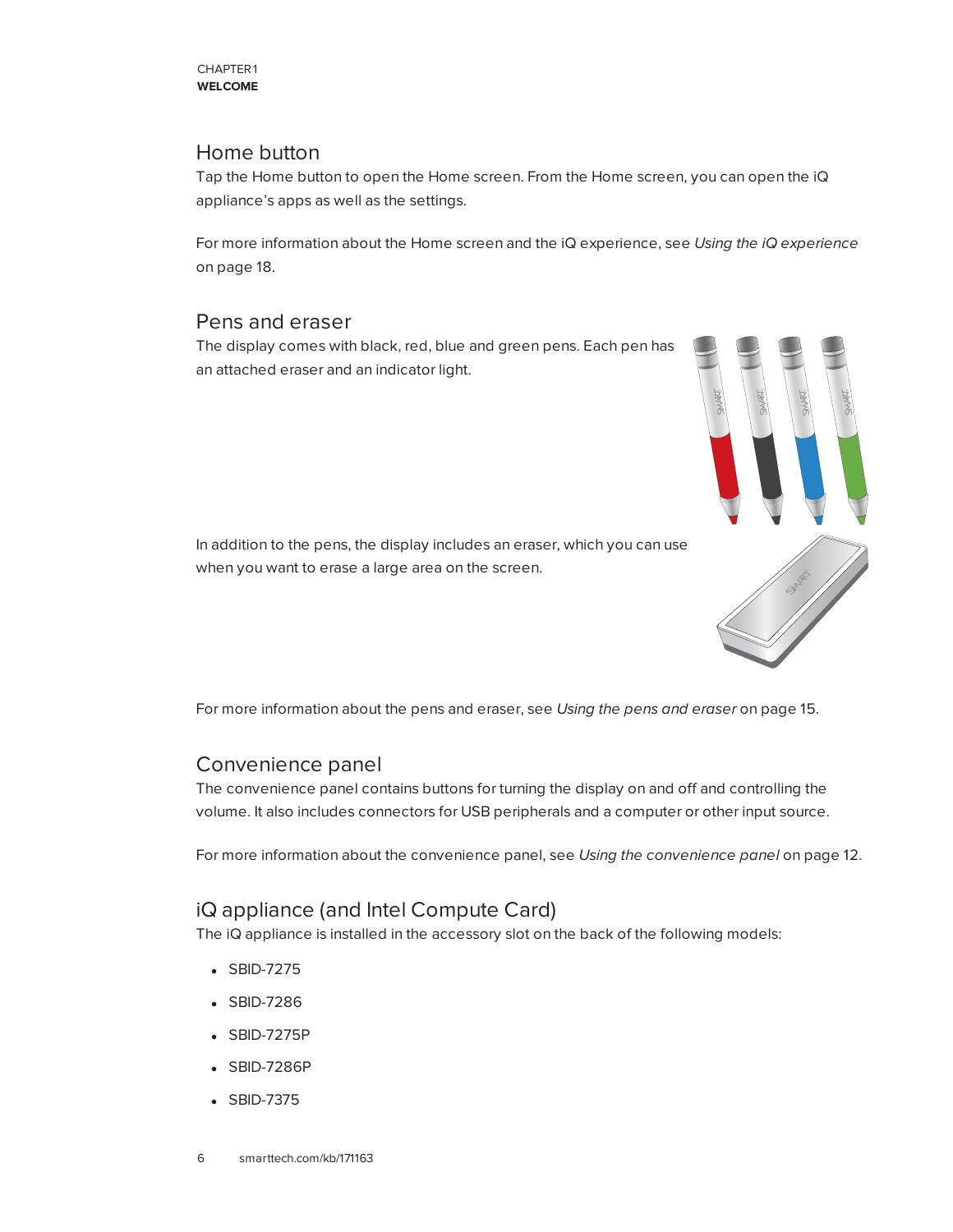- SBID-7386
- SBID-7375P
- SBID-7386P

Take advantage of iQ technology and access collaborative tools.

The SBID-7375, SBID-7386, SBID-7375P and SBID-7386P models have an Intel Compute Card in the appliance to provide a fully functional Windows 10 solution at your fingertips, without the need for an external PC or cabling.

#### **TIP**

Use the [Identifying](https://support.smarttech.com/docs/redirect/?product=smartboard7000&context=id-appliance) your iQ appliance model wizard on the SMART support site to identify your model of iQ appliance.

<span id="page-14-1"></span>For more information about the iQ experience, see *Using the iQ [experience](#page-25-0)* on page 18.

#### Internal speakers

<span id="page-14-0"></span>The display includes two 10 W integrated speakers. You can also connect external speakers.

## Accessories

Accessories for the display include the following:

- SBA-100 projection audio system
- SMART Audio 400 classroom amplification system
- <span id="page-14-2"></span>• USB extenders

### SBA-100 projection audio system

Available for education models, the SBA-100 projection audio system consists of two 14 W speakers and is intended for wall-mounted displays. You can control volume using the display's convenience panel or the digital volume controls in a connected computer's operating system.

For more information, see the *SBA-100 projection audio system specifications* [\(smarttech.com/kb/171146](http://www.smarttech.com/kb/171146)).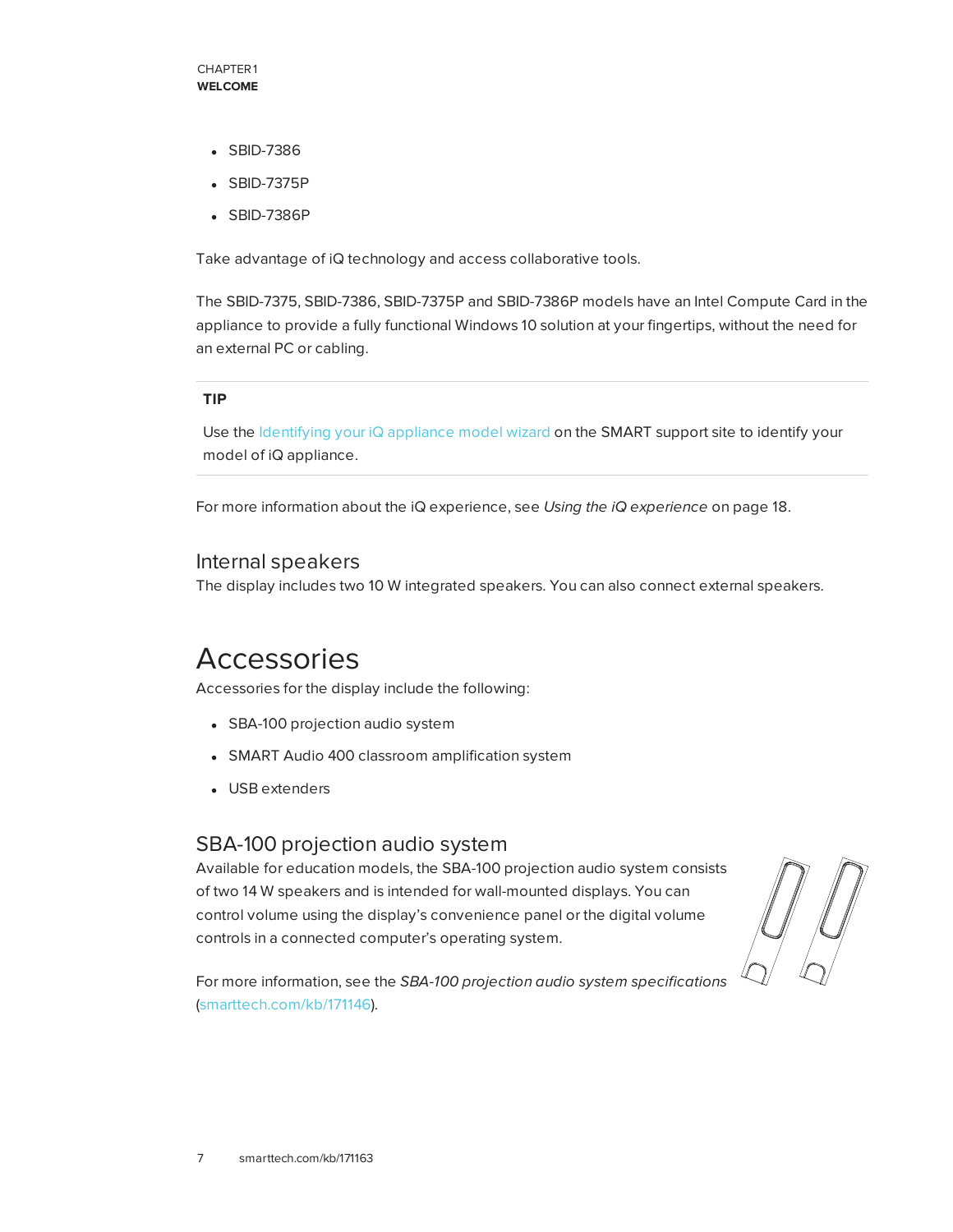### <span id="page-15-1"></span>SMART Audio 400 classroom amplification system

Available for education models, the SMART Audio 400 classroom amplification system provides high-quality audio amplification. The system comes with a teacher microphone and optional student microphone. Multiple speaker options are available, including wall- and ceiling-mounted speakers. The amplifier receives audio signals from the microphones and translates them into crystal-clear sound through the speakers.



For more information, see the *SMART Audio 400 classroom amplification system specifications* [\(smarttech.com/kb/171137\)](http://www.smarttech.com/kb/171137).

### <span id="page-15-2"></span>USB extenders

As noted in the *SMART Board 7000 and 7000 Pro series interactive displays installation and maintenance guide* ([smarttech.com/kb/171164](http://www.smarttech.com/kb/171164)), the USB connection between the display and computer should be no longer than 16' (5 m). If you need to connect a computer that is more than 16' (5 m) from the display, use one of the following USB extenders:

| <b>Extender</b> | <b>Specifications</b>   |
|-----------------|-------------------------|
| USB-XT          | smarttech.com/kb/119318 |
| CAT5-XT-1100    | smarttech.com/kb/170202 |

## <span id="page-15-0"></span>More information

In addition to this guide, SMART provides the following documents for the display:

| <b>Document</b>                       | Link                    |
|---------------------------------------|-------------------------|
| <b>Specifications and comparisons</b> |                         |
| SBID-7075                             | smarttech.com/kb/171131 |
| <b>SBID-7086</b>                      | smarttech.com/kb/171132 |
| <b>SBID-7275</b>                      | smarttech.com/kb/171133 |
| <b>SBID-7286</b>                      | smarttech.com/kb/171134 |
| SBID-7375                             | smarttech.com/kb/171320 |
| SBID-7386                             | smarttech.com/kb/171319 |
| <b>SBID-7075P</b>                     | smarttech.com/kb/171211 |
| <b>SBID-7086P</b>                     | smarttech.com/kb/171212 |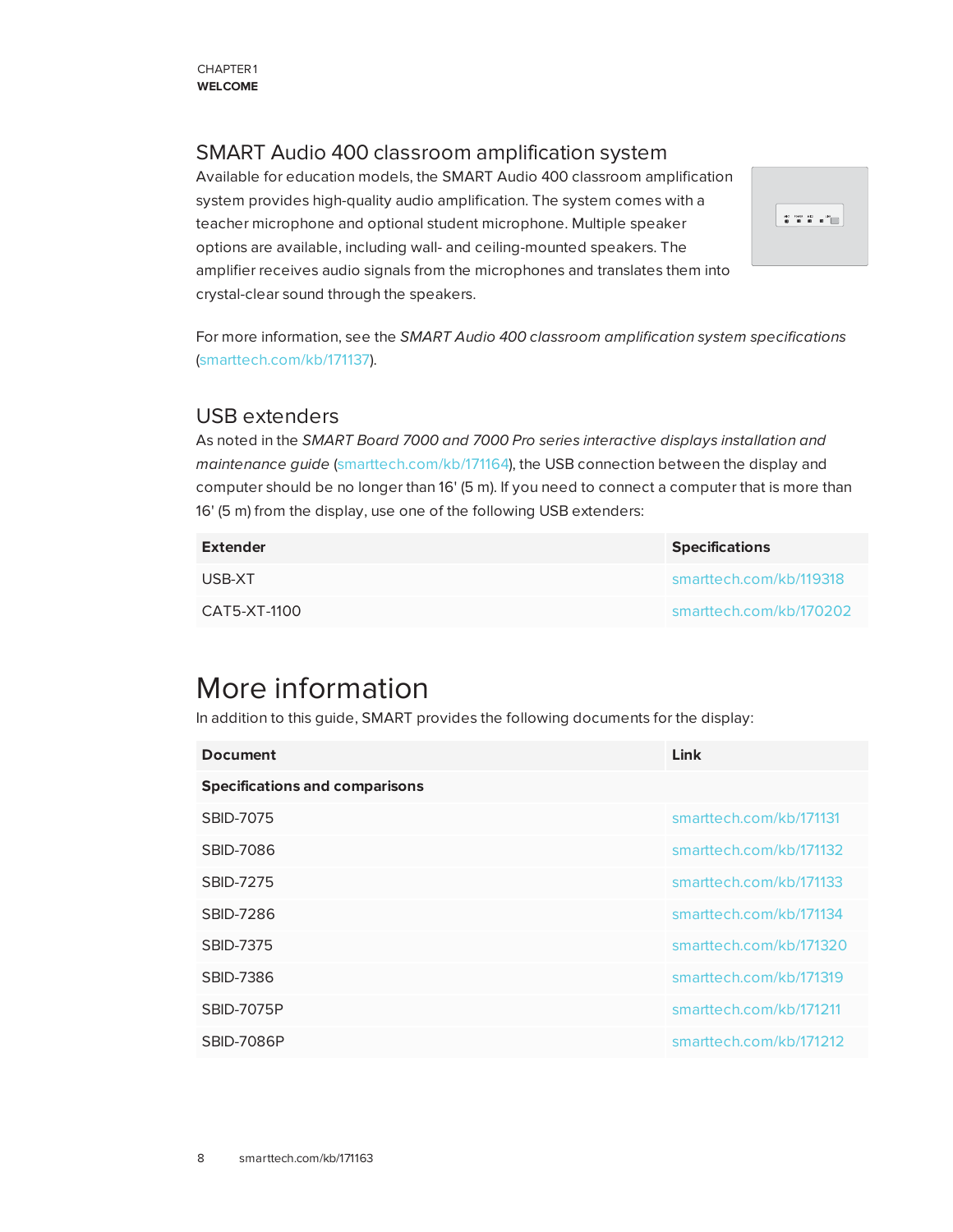#### CHAPTER1 **WELCOME**

| <b>Document</b>                               | Link                    |
|-----------------------------------------------|-------------------------|
| <b>SBID-7275P</b>                             | smarttech.com/kb/171213 |
| <b>SBID-7286P</b>                             | smarttech.com/kb/171214 |
| <b>SBID-7375P</b>                             | smarttech.com/kb/171318 |
| <b>SBID-7386P</b>                             | smarttech.com/kb/171317 |
| AM30                                          | smarttech.com/kb/171097 |
| AM40                                          | smarttech.com/kb/171182 |
| AM50                                          | smarttech.com/kb/171263 |
| Comparison                                    | smarttech.com/kb/171161 |
| <b>Installation instructions</b>              |                         |
| SBID-7075, 7275, 7375, 7075P, 7275P and 7375P | smarttech.com/kb/171160 |
| SBID-7086, 7286, 7386, 7086P, 7286P and 7386P | smarttech.com/kb/171232 |
| AM30                                          | smarttech.com/kb/171090 |
| AM40                                          | smarttech.com/kb/171199 |
| AM50                                          | smarttech.com/kb/171294 |
| <b>Quick reference and guides</b>             |                         |
| Quick reference                               | smarttech.com/kb/171162 |
| Installation and maintenance guide            | smarttech.com/kb/171164 |

These documents are available in the Support section of the SMART website [\(smarttech.com/support](http://www.smarttech.com/support)). Scan the QR code on the cover of this guide to view the SMART Board 7000 and 7000 Pro series interactive displays pages in the Support section.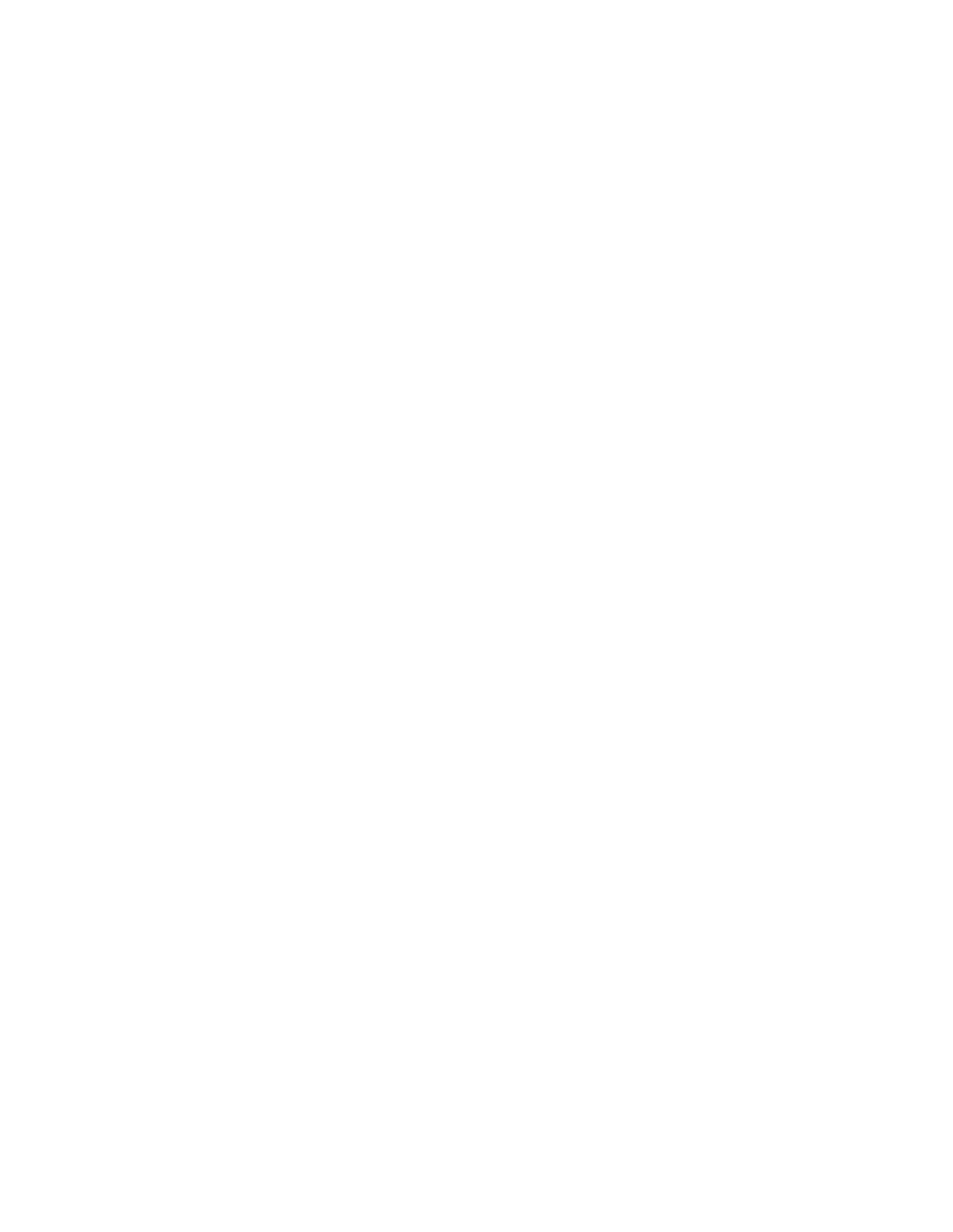## <span id="page-18-0"></span>**Chapter 2 Chapter 2: Using the display**

| Installing SMART software on computers you want to connect to the display 21                 |  |
|----------------------------------------------------------------------------------------------|--|
| Setting the resolutions and refresh rates of computers you want to connect to the display 22 |  |
|                                                                                              |  |
|                                                                                              |  |
|                                                                                              |  |
|                                                                                              |  |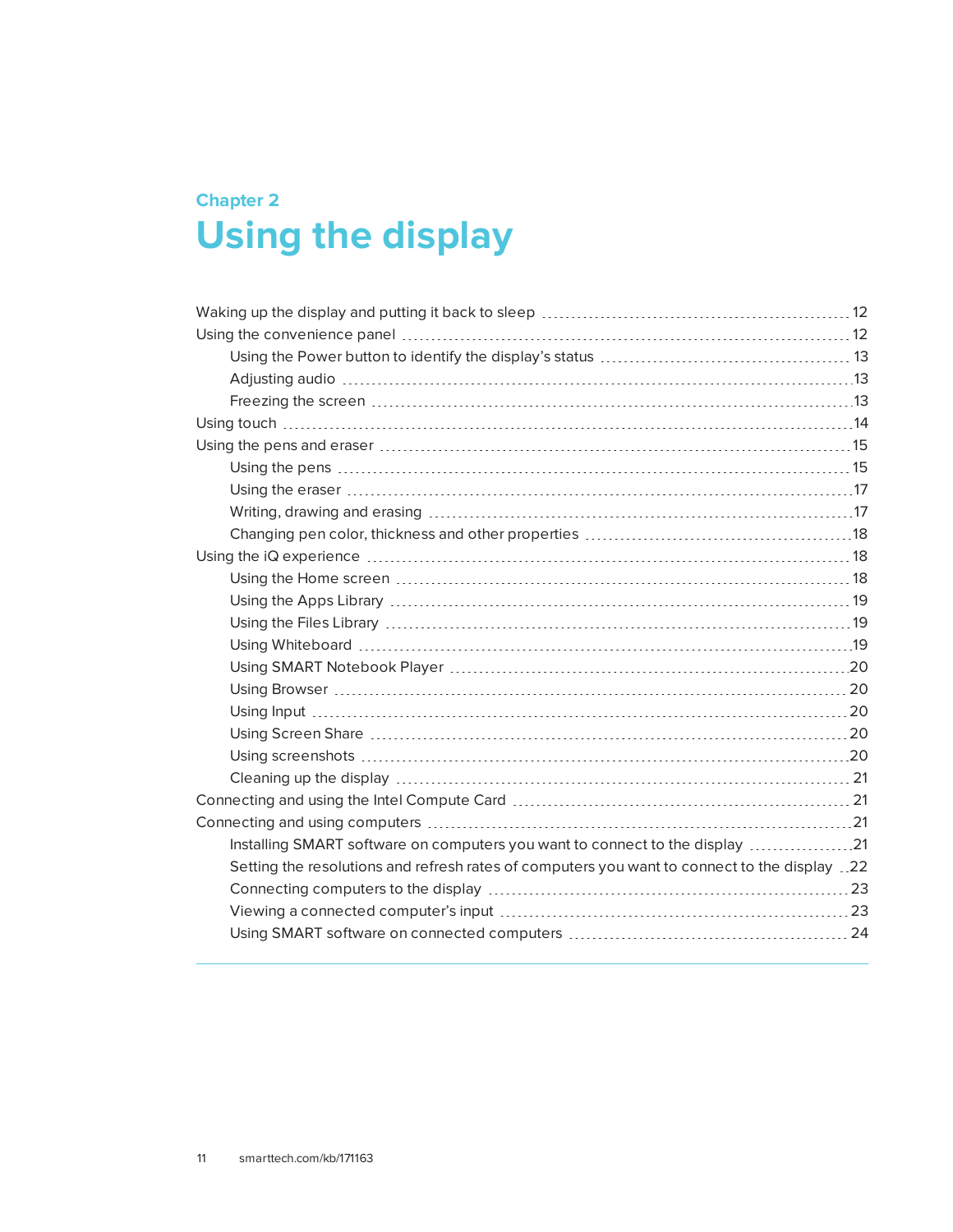## <span id="page-19-0"></span>Waking up the display and putting it back to sleep

The display's presence detection sensors can detect people up to 16' (5 m) away when the display is in Standby mode (in other words, sleeping). When the sensors detect people, the display enters Ready mode and is ready to wake. To wake the display, do one of the following:

- **Press the Power** button  $\bigcup$  on the convenience panel.
- $\bullet$  Pick up a pen or the eraser.

The display returns to a partial sleeping state when one of the following occurs:

- The sensors don't detect people in the room for 60 minutes.
- You press the **Power** button  $\bigcup$  on the convenience panel.

The display remains in this partial sleeping state until all pens are fully charged. The display enters a full sleeping state after all pens are fully charged.

For information on how to turn off the display, see *SMART Board 7000 and 7000 Pro series interactive displays installation and maintenance guide* [\(smarttech.com/kb/171164](http://www.smarttech.com/kb/171164)).

## <span id="page-19-1"></span>Using the convenience panel

The convenience panel contains buttons for turning the display on and off and controlling the volume. It also includes connectors for USB peripherals and a computer or other input source.

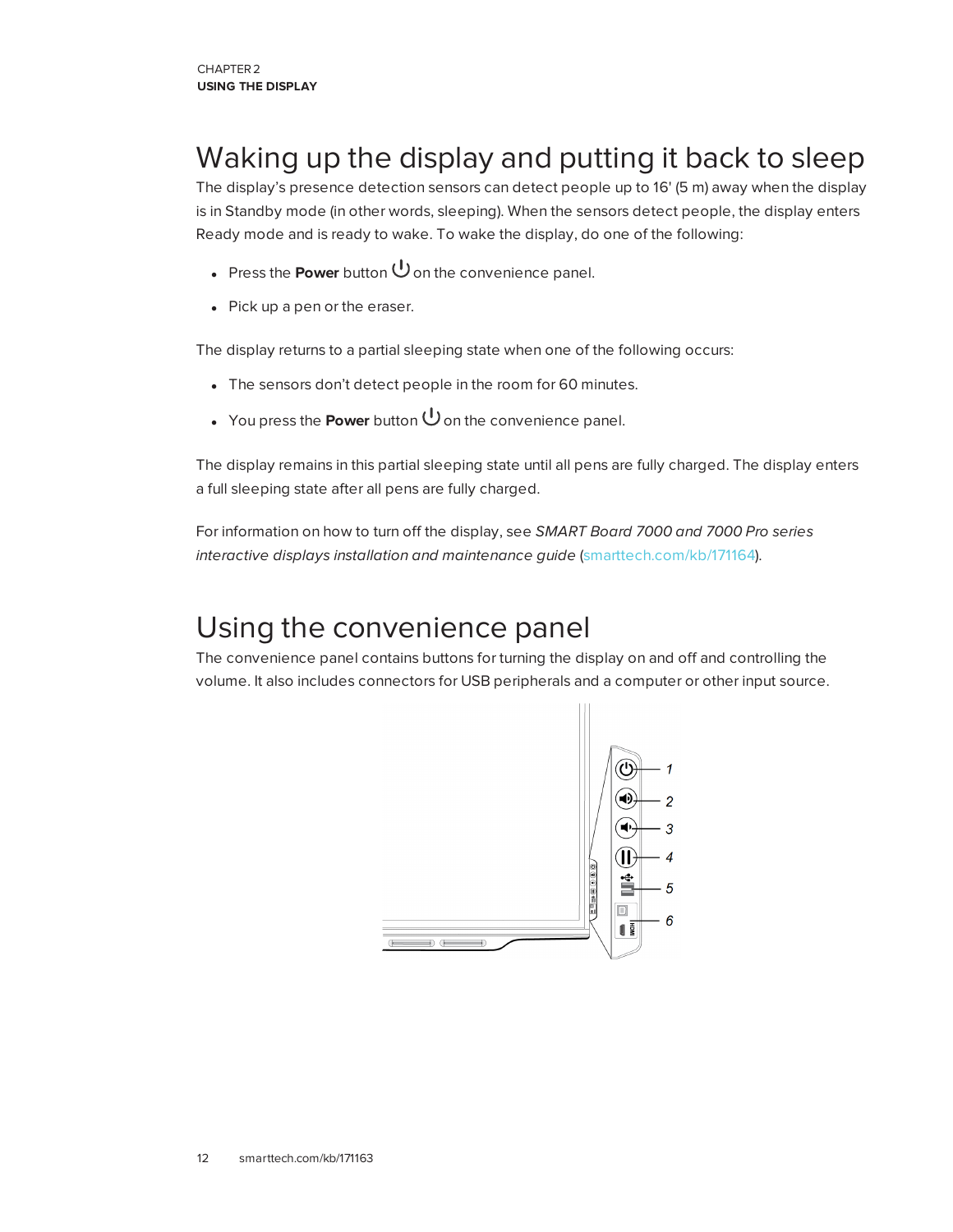| No.           | <b>Name</b>                    | <b>Procedure</b>                                                                                                                                              |
|---------------|--------------------------------|---------------------------------------------------------------------------------------------------------------------------------------------------------------|
| 1             | Power                          | • Press to enter or exit Standby mode.<br>• Press and hold for four seconds to turn off the display.<br>• Press and hold for 10 seconds to reset the display. |
| $\mathcal{P}$ | Volume increase                | Press to increase the volume.                                                                                                                                 |
| 3             | Volume<br>decrease             | Press to decrease the volume.                                                                                                                                 |
| 4             | Freeze                         | Press to freeze and unfreeze the screen (see page 13).                                                                                                        |
| 5             | USB Type A<br>connector $(x2)$ | Connect USB drives and other devices that you want to use<br>with the iQ appliance or a connected computer.                                                   |
| 6             | HDMI 2 input<br>connectors     | Connect a computer or other input source to use with the<br>display (see page 23).                                                                            |

### <span id="page-20-0"></span>Using the Power button to identify the display's status

The Power button indicates the display's status:

| <b>Power button</b> | <b>Display status</b> |
|---------------------|-----------------------|
| Off                 | Not receiving power   |
| Amber               | Standby mode          |
| White               | Normal operating mode |

### <span id="page-20-1"></span>Adjusting audio

If you're presenting content with sound, you can use the buttons on the convenience panel to increase and decrease the volume.

### <span id="page-20-2"></span>Freezing the screen

You can temporarily freeze the screen by pressing the **Freeze** button on the convenience panel. This is particularly useful when you want to pause a video, an animation or other moving content.

#### **NOTE**

Freezing the screen does not pause any applications running on the connected computer. It simply freezes the display of those applications.

To unfreeze the screen, press the **Freeze** button again.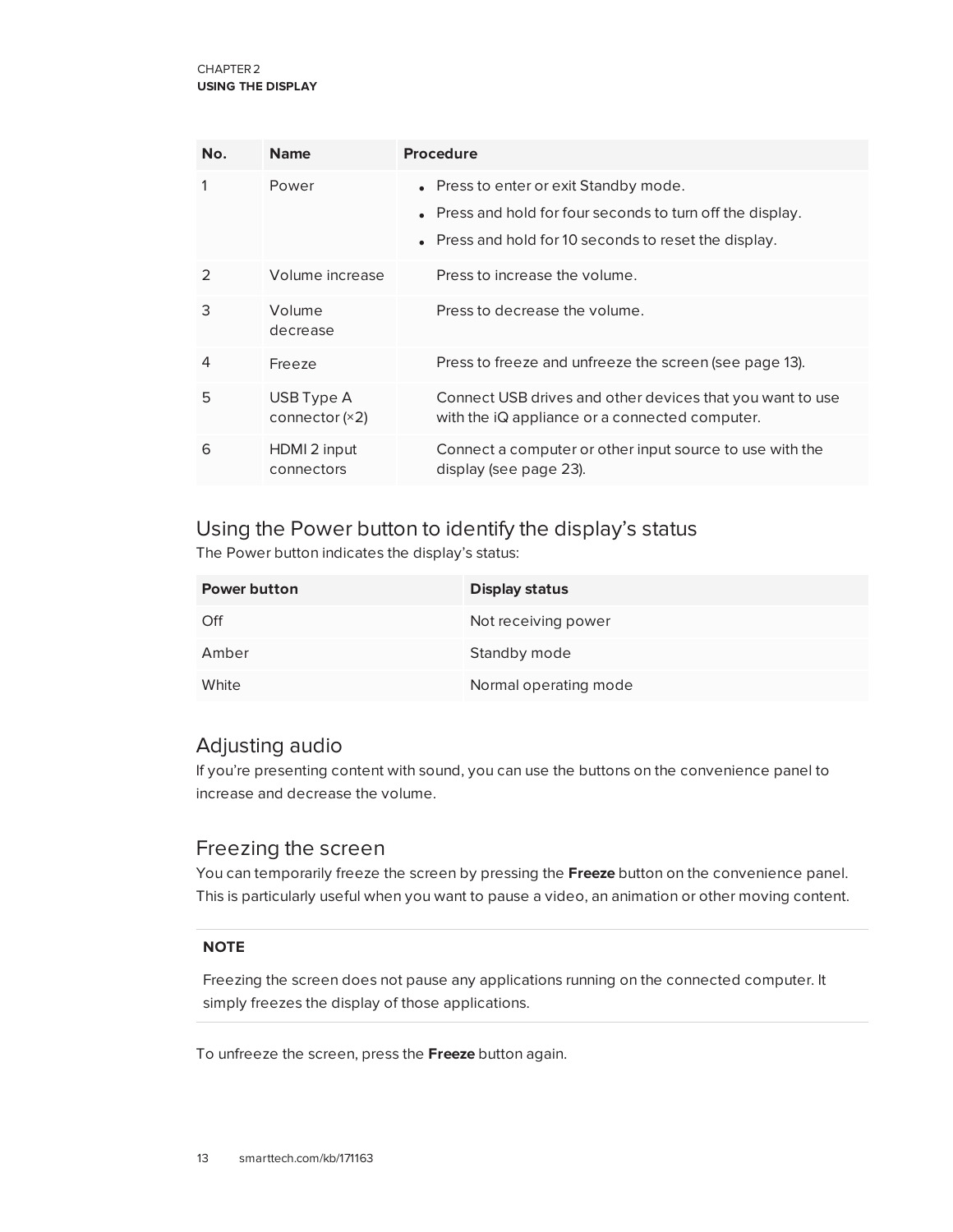## <span id="page-21-0"></span>Using touch

You can do everything on the display that you can do at your computer—open and close applications, meet with others, create new documents or edit existing ones, visit websites, play and manipulate videos, and so on—by touching the display's surface.

You can use an array of gestures within applications, including panning, scaling, rotating and zooming in and out.

The display's support for up to 16 simultaneous interaction points (combination of 10 finger touch points, four pen touch points and two eraser touch points) enables you and other users to interact with objects on the screen at the same time.

#### **NOTE**

The display's HyPr Touch™ (Hybrid Precision Touch) proprietary hybrid system greatly improves upon its InGlass™ core by optimizing both touch and pen performance, resulting in virtually no lag and zero contact detect height.

Exclusive to SMART, HyPr Touch allows for SMART's unique Simultaneous Tool Differentiation the use of 10 touch points, four pens and two erasers (tool and palm) by multiple users for a truly natural, fully collaborative experience.

You can also use gestures within applications.

#### **NOTE**

Not all gestures work in all applications. Refer to an application's documentation to learn which gestures it supports.



*Pan (one finger) Pan (two fingers) / scroll*

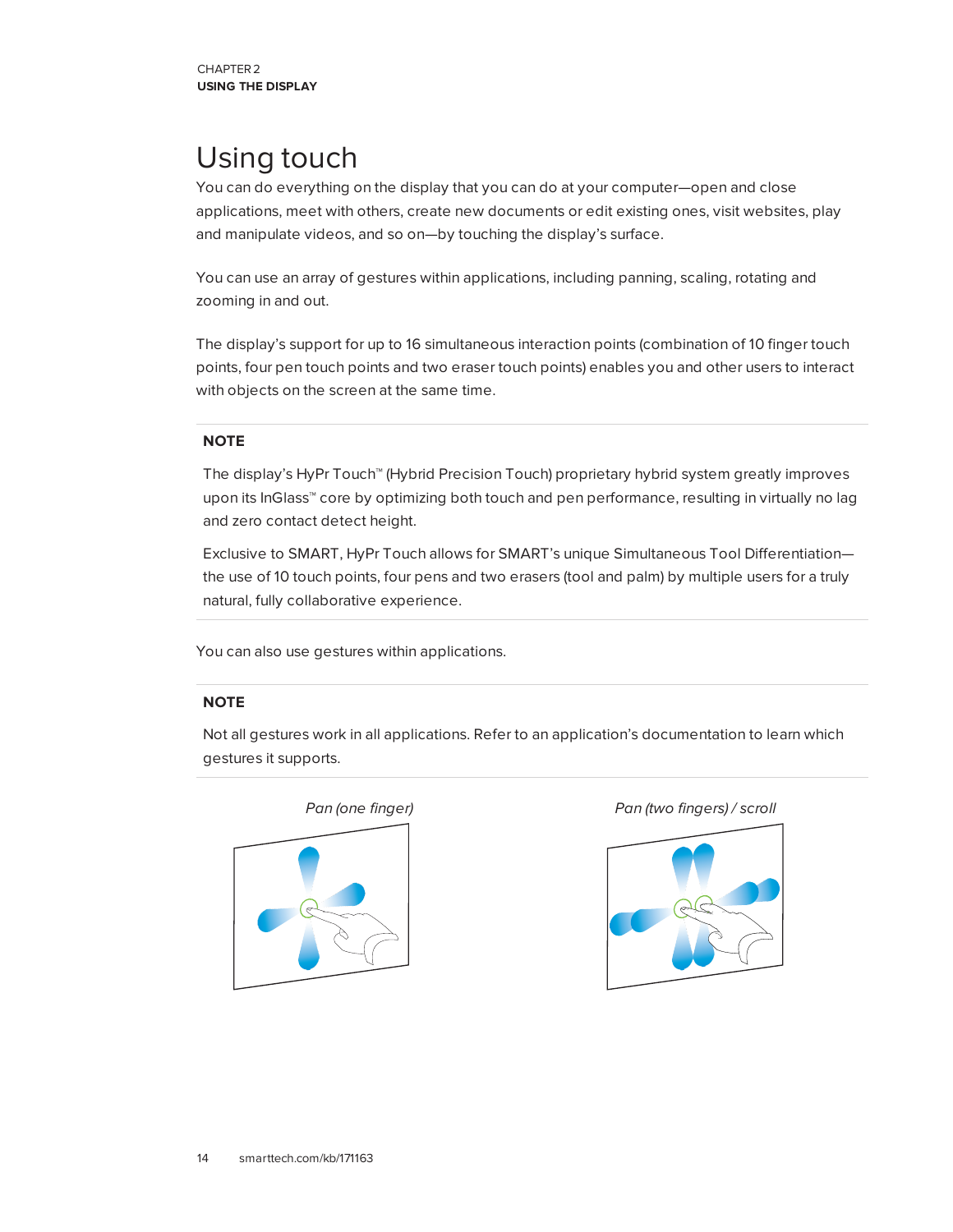

## <span id="page-22-0"></span>Using the pens and eraser

### <span id="page-22-1"></span>Using the pens

The display comes with black, red, blue and green pens. Each pen has an attached eraser and an indicator light.

The display's bottom frame includes magnetic holders for the pens. Removing a pen from its holder activates it, and you can use the pen to draw or erase digital ink. Replace the pen when you're done using it to charge it.

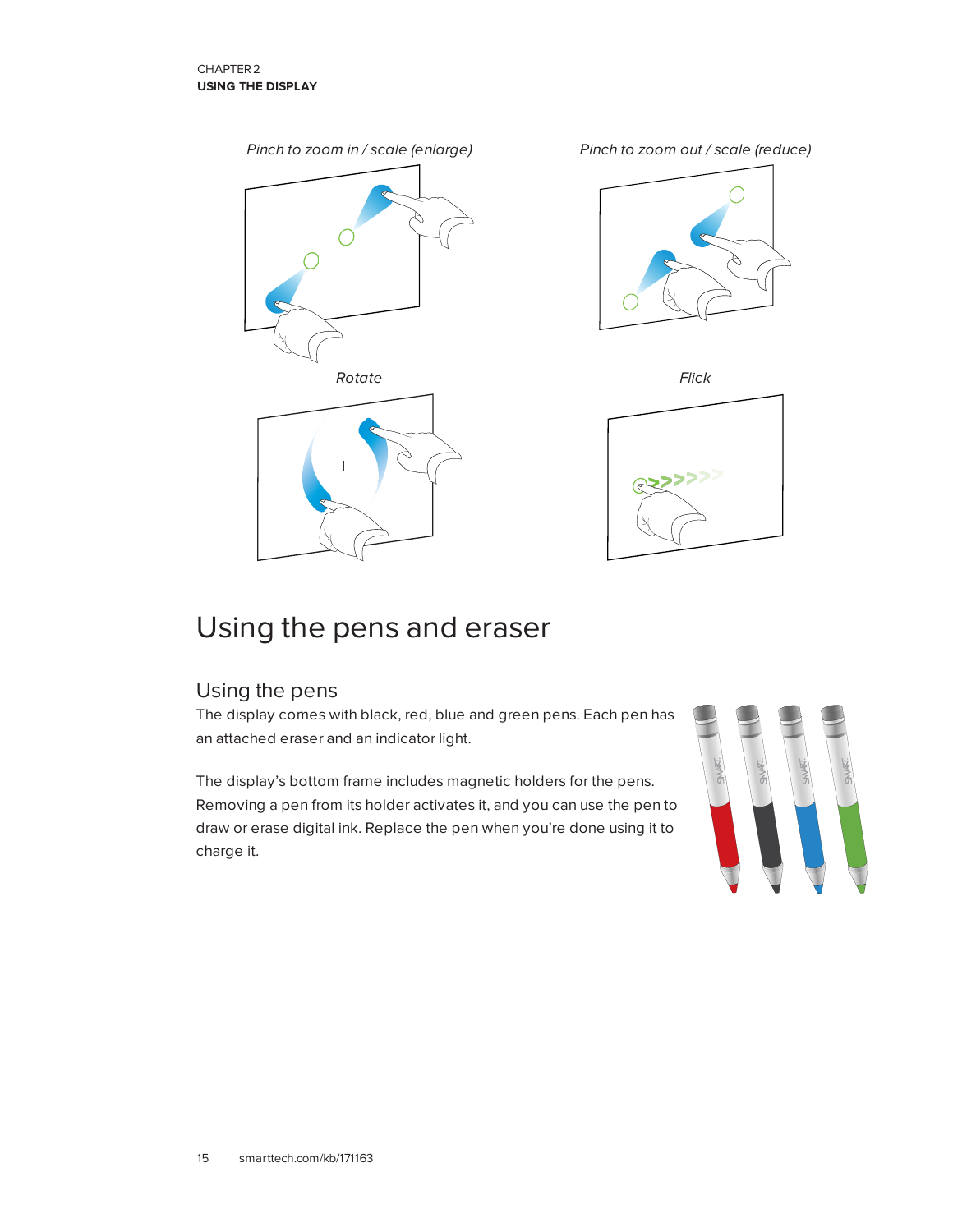When you first turn on the display or pick up a pen from the magnetic holder, the pen's light turns on to indicate the pen's status:

| Light                                                                      | Pen status                                                                 | <b>Action</b>                                                                                                     |
|----------------------------------------------------------------------------|----------------------------------------------------------------------------|-------------------------------------------------------------------------------------------------------------------|
| Solid green                                                                | The pen is charging slowly<br>and can be used for at least<br>two hours.   | Pick up the pen and use it to write on the<br>display. Return the pen to the magnetic holder<br>when you're done. |
| Solid amber                                                                | The pen is charging quickly<br>and can be used for less<br>than two hours. | Use the pen for up to two hours. Return the pen<br>to the magnetic holder when done.                              |
|                                                                            |                                                                            | <b>NOTE</b><br>It is normal for pens to be warm to the touch<br>when charging quickly.                            |
| Solid red                                                                  | The pen needs to be<br>charged within 30 minutes.                          | Finish using the pen and return it to the<br>magnetic holder when done.                                           |
| Flashing red                                                               | The pen needs to be<br>charged within 10 minutes.                          | Return the pen to the magnetic holder as soon<br>as possible.                                                     |
| Flashing green or<br>amber (while the<br>pen is in the<br>magnetic holder) | The pen's firmware is<br>updating.                                         | Wait for the light to stop flashing. This indicates<br>the pen's firmware has completed updating.                 |

### **A** CAUTION

When you return a pen to the magnetic holder, make sure it's centered in its holder to keep it from falling and being damaged. The pen's light turns on to indicate that it's properly positioned in the holder.

#### **IMPORTANT** Œ

- Use only pens designed for SMART Board 7000 or 7000 Pro series interactive displays (see [smarttech.com/kb/171230](http://www.smarttech.com/kb/171230)).
- After you install the display and turn it on for the first time, place the pens in the holders for at least five minutes. This pairs the pens with the display and charges them for testing purposes.
- If you previously paired a pen with a SMART Board 7000 series interactive display, you must pair it with another display to use it with that display. When you do this, the pen's firmware may be updated to align with the other display's software.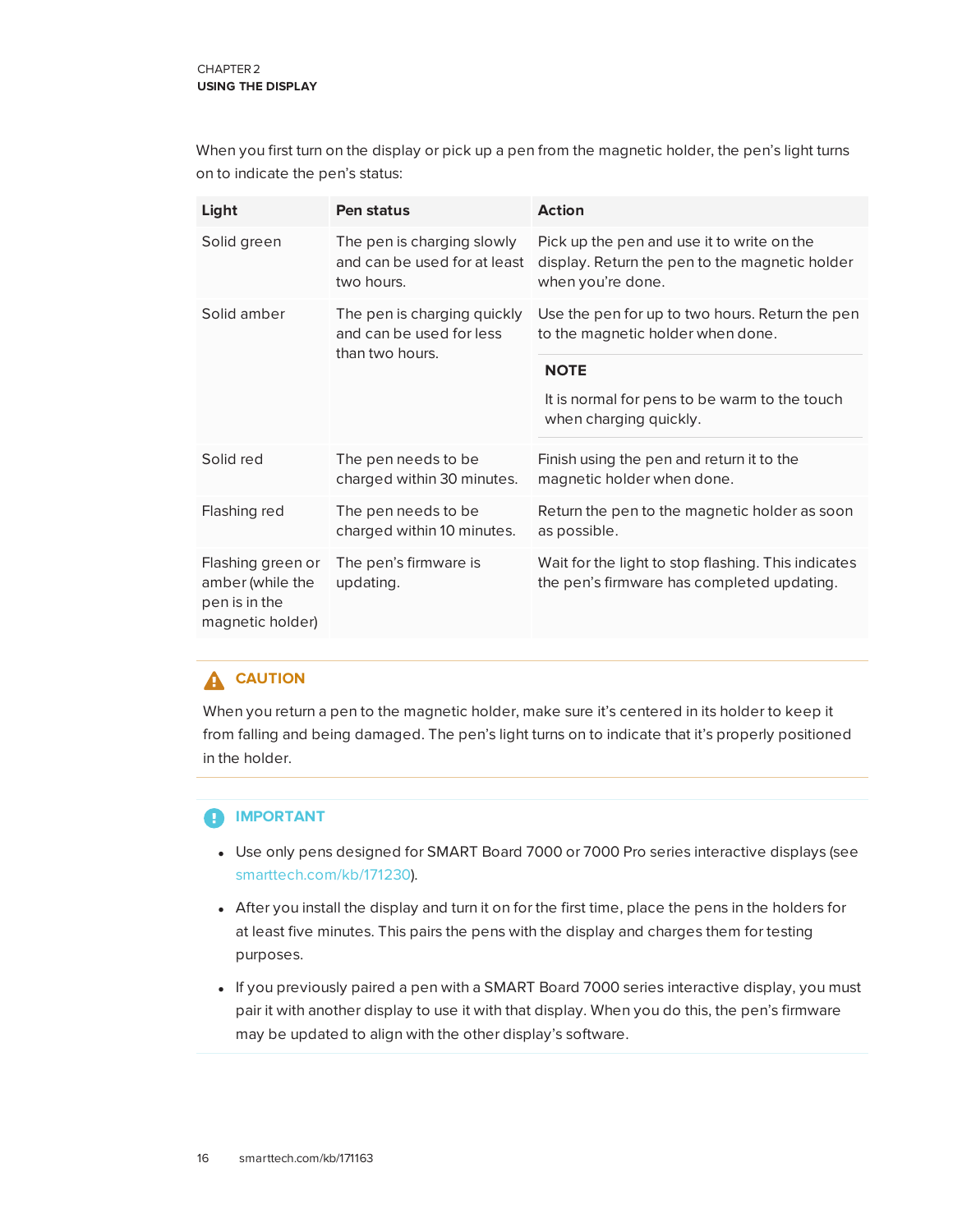• To fully charge the pens, keep them in the holders for at least four hours before users start using the display.

### <span id="page-24-0"></span>Using the eraser

In addition to the pens, the display includes an eraser, which you can use when you want to erase a large area on the screen.

The display's bottom frame includes a magnetic holder for the eraser. Replace the eraser when you're done with it.



### **A** CAUTION

When you return the eraser to the magnetic holder, make sure it's centered in its holder to keep it from falling and being damaged.

### <span id="page-24-1"></span>Writing, drawing and erasing

The display includes black, red, blue and green pens, which you can use to write or draw in digital ink. You can erase digital ink using the eraser ends of the pens, the eraser or gestures.

#### **NOTES**

- Up to four users can write or draw digital ink on the screen at the same time. Each pen writes and draws in its own color. The Pen ID™ feature enables you to assign different ink appearances to each pen.
- Each pen has a light that turns on to indicate the pen's status.
- If you're viewing the Intel Compute Card's or a connected computer's input, SMART Ink enables you to write or draw in digital ink over applications, files, folders, websites and any other open window.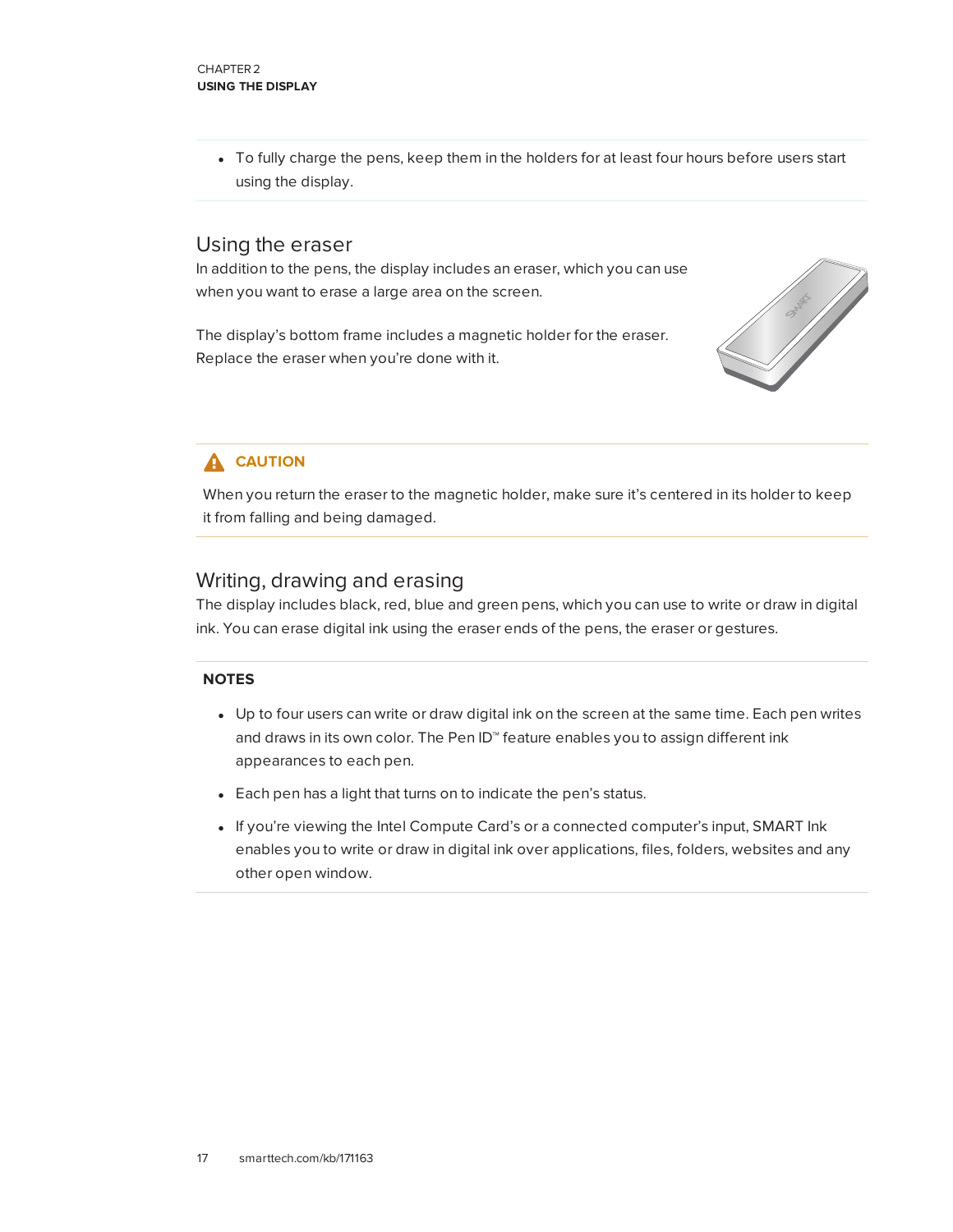#### **To write or draw in digital ink**

- 1. Pick up one of the display's pens.
- 2. Use the pen to write or draw in digital ink.

#### **NOTE**

The Pen ID feature enables you to use the pens at the same time and customize their colors and other settings independently.

 $\sim$ 

#### **To erase digital ink**

Move a pen's eraser over the digital ink you want to erase.

OR

Move the eraser over the digital ink you want to erase.

OR

Move your fist or palm over the digital ink you want to erase.

### <span id="page-25-1"></span>Changing pen color, thickness and other properties

You can change a pen's default color, thickness and other properties:

- To change a pen's properties while using the Whiteboard app or any of the other apps in the iQ experience, see Using the [Whiteboard.](https://support.smarttech.com/docs/redirect/?product=iq&context=whiteboard)
- To change a pen's properties while using the Intel Compute Card or a connected computer, see Using [SMART Ink.](https://support.smarttech.com/docs/redirect/?product=ink&context=using)

## <span id="page-25-0"></span>Using the iQ experience

### <span id="page-25-2"></span>Using the Home screen

The Home screen in the iQ experience shows recent files and favorite apps and files. You can also start sharing with the display by tapping  $\Box$  in the upper right corner. You can change the display's background to personalize the display.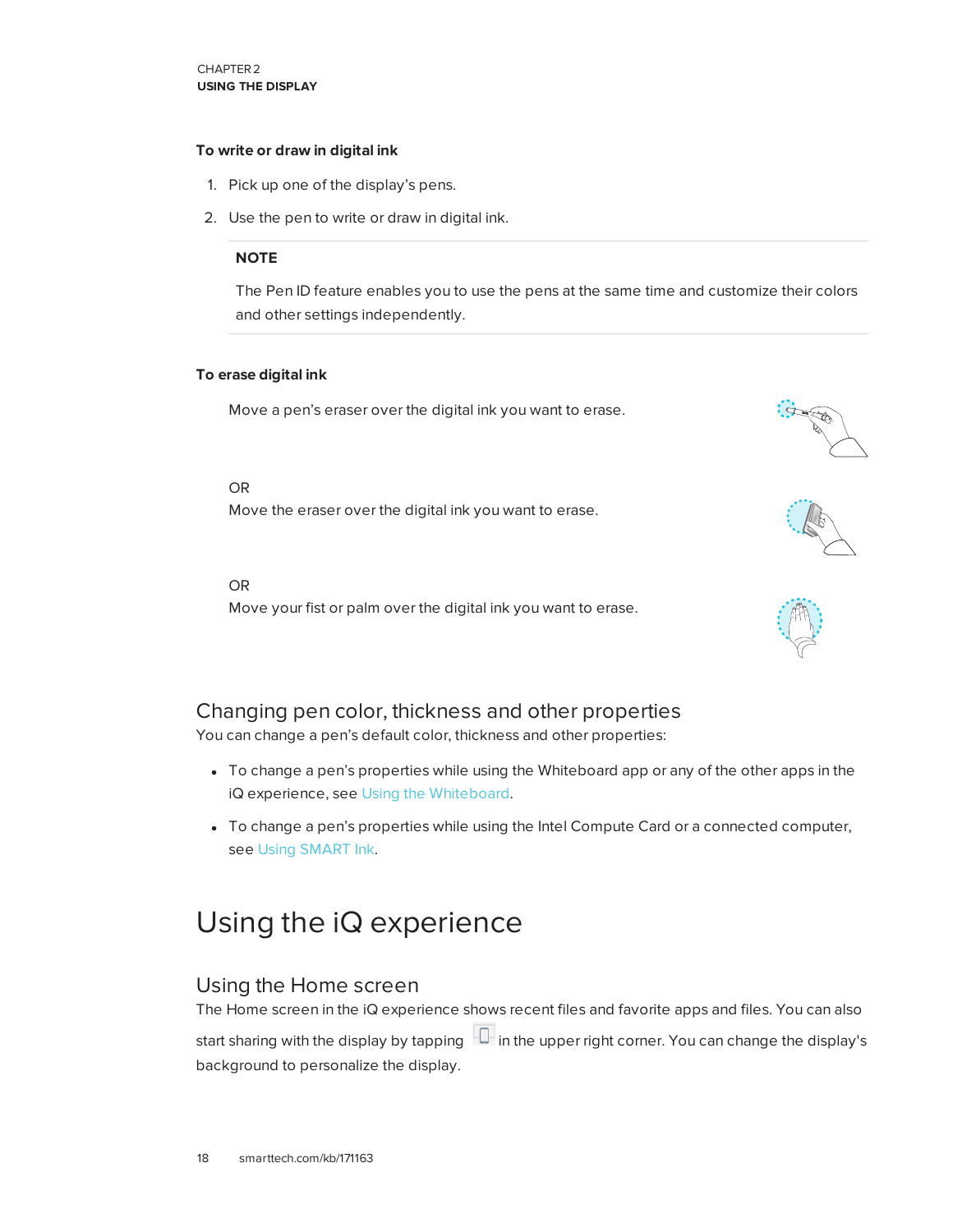CHAPTER2 **USING THE DISPLAY**

#### **To show the Home screen**

Tap the **Home** button at the bottom of the screen.

### <span id="page-26-0"></span>Using the Apps Library

The Apps Library contains the Browser, SMART Notebook Player and Whiteboard apps. You can also add apps from the web and SMART's app store.

#### **NOTE**

SMART Notebook Player is available on education models only.

#### **To open the Apps Library**

From the Home screen, tap **Apps Library** .

#### <span id="page-26-1"></span>Using the Files Library

The Files Library contains Whiteboard sessions, SMART Notebook files that have been shared with the display, PDFs, and acetates. If a USB drive is connected to the display, the files on the USB drive are also available in the Files Library. Although these files can be viewed on the display, they are not saved on the display.

#### **NOTE**

SMART Notebook Player is available on education models only.

#### **To open Files Library**

From the Home screen, tap **Files Library** .

### <span id="page-26-2"></span>Using Whiteboard

Using Whiteboard, you can write and erase notes on the display just as you do on a traditional dry erase board. You can also save your notes for later reference and share them using the SMART kapp® app.

To learn how to use the display's pens and eraser to write, draw and erase in Whiteboard, see *Using the pens and eraser* on [page 15](#page-22-0).

To learn how to use the other features of Whiteboard, see Using the [Whiteboard](https://support.smarttech.com/docs/redirect/?product=iq&context=whiteboard).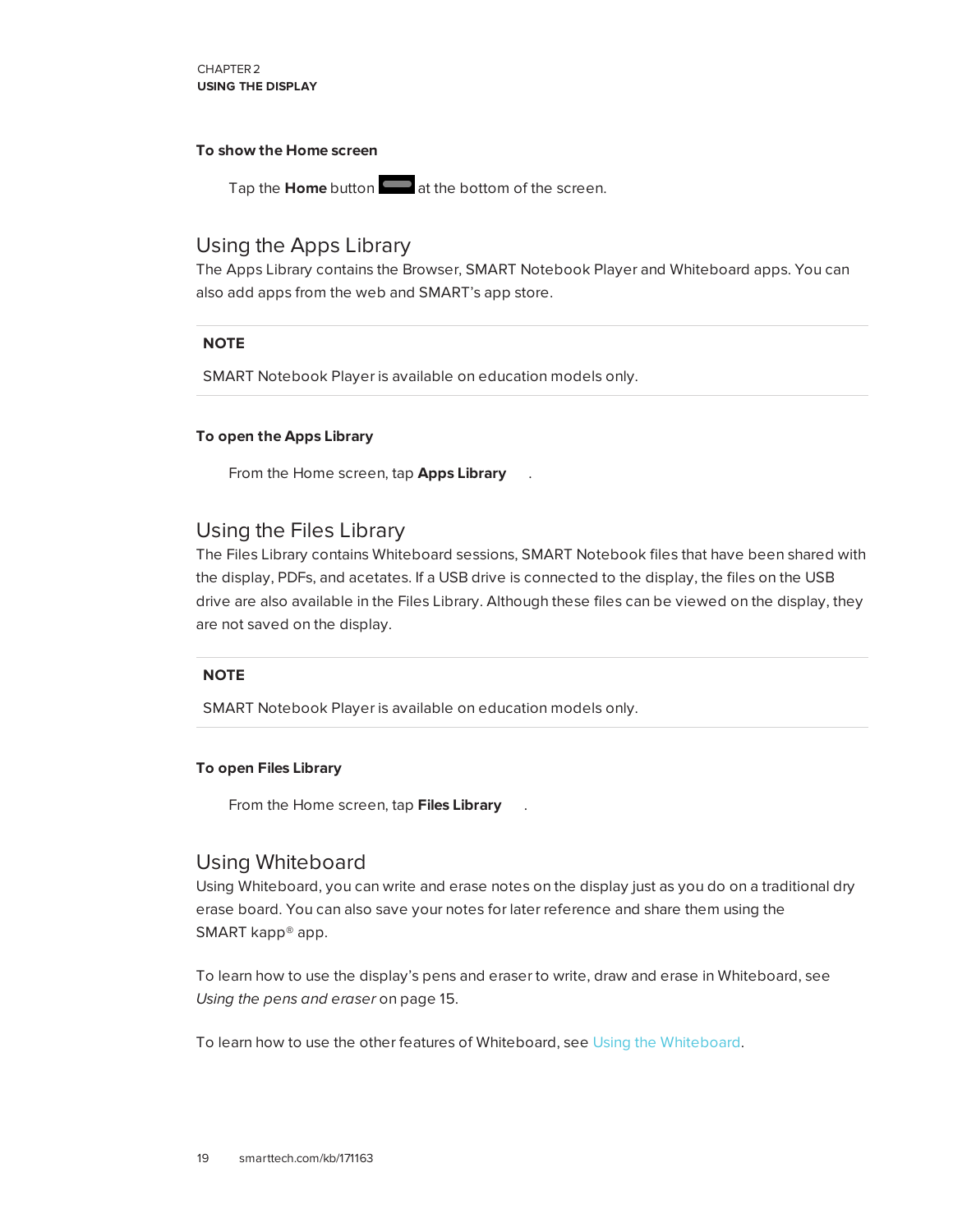### <span id="page-27-0"></span>Using SMART Notebook Player

Use SMART Notebook Player to open, view, and interact with SMART Notebook software files. Notebook Player makes it easy to present SMART Notebook files and play SMART lab™ activities on the display.

You can also install the Notebook Player app on your iOS device to view and control SMART Notebook files from the device.

<span id="page-27-1"></span>To learn more about SMART Notebook Player, see Using [SMART Notebook](https://support.smarttech.com/docs/redirect/?product=iq&context=player) Player.

### Using Browser

You can use Browser to view web sites on the display.

<span id="page-27-2"></span>To learn more about Browser, see Using [Browser](https://support.smarttech.com/docs/redirect/?product=iq&context=browser)

### Using Input

You can use the display's connectors to connect a room computer, guest laptops, and other input sources.

<span id="page-27-3"></span>To learn how to connect computers to the display and view their video output, see [Using](https://support.smarttech.com/docs/redirect/?product=iq&context=input) Input.

### Using Screen Share

You can share the screens from computers and mobile devices on the display wirelessly using Screen Share.

Screen Share supports the following devices:

- Chromebook™ laptops, using Google™ Cast Chrome™ browser extension
- $\bullet~$  Windows computers, using Miracast $^1$ , Google Cast Chrome browser extension, or AirParrot
- Mac computers and iOS devices, using AirPlay
- <span id="page-27-4"></span>• Android™ devices, using Cast Screen

### Using screenshots

When using the Browser or Screen Share apps, you can write or draw on an annotation layer and save the screenshot to the Files Library.

To learn more about screenshots, see Using iQ [experience](https://support.smarttech.com/docs/redirect/?product=iq&context=acetates) annotation layers.

<sup>1</sup>Windows 10 operating system only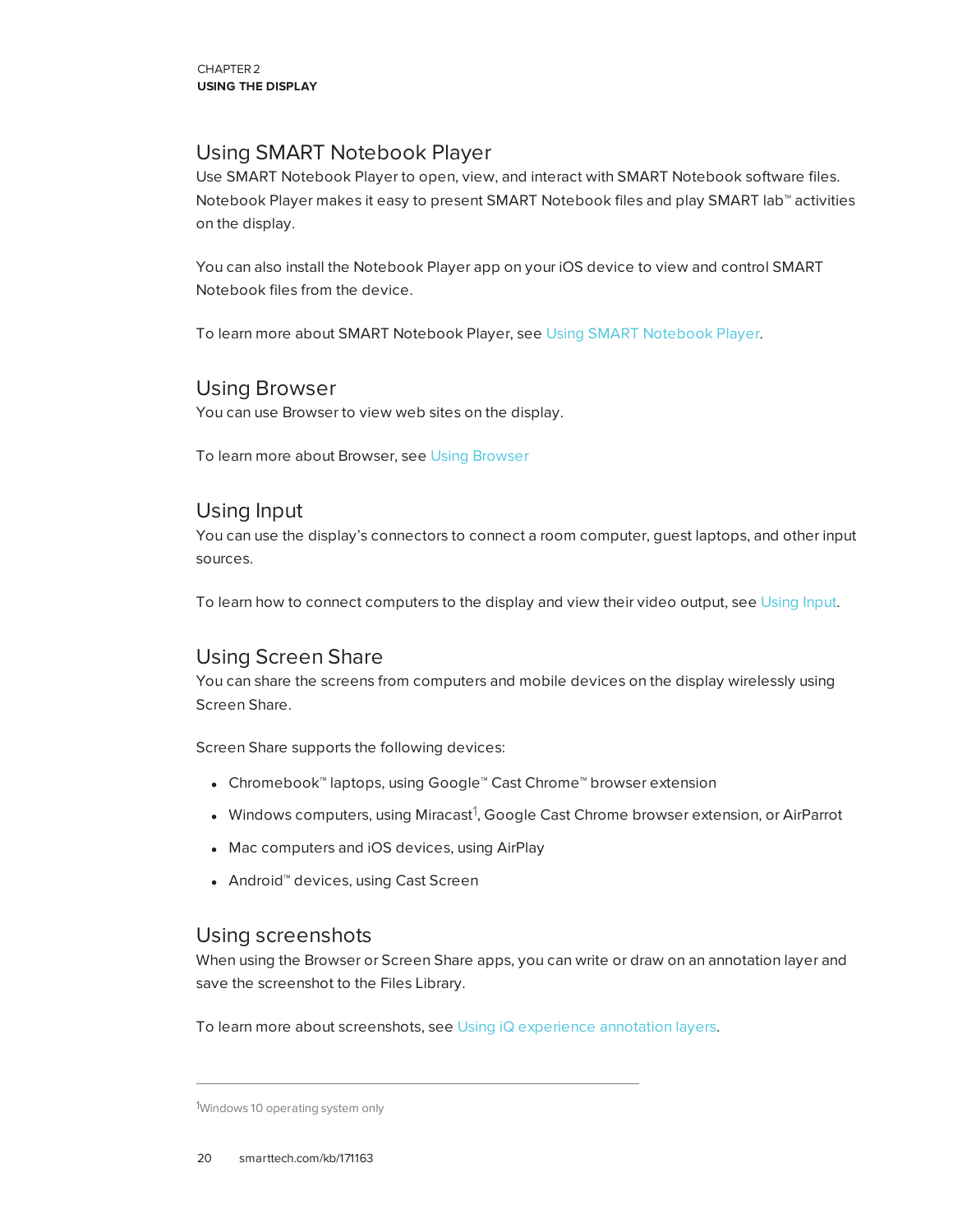### <span id="page-28-2"></span>Cleaning up the display

After you've finished using the display, open the launcher and tap **Clean Up** to clean up the display for the next user.

## <span id="page-28-0"></span>Connecting and using the Intel Compute Card

The SBID-7375, SBID-7386, SBID-7375P and SBID-7386P models have an Intel Compute Card. Insert the Intel Compute Card in the slot on the iQ appliance and then use the Input app to view the Intel Compute Card's Windows 10 operating system on the display.

#### **TIP**

You can install the SMART software that is included with the display on the Intel Compute Card. For more information on installing software, see *Installing SMART software on [computers](#page-28-3) you want to [connect](#page-28-3) to the display* below.

#### **To view the Intel Compute Card's input**

1. Tap the **Home** button **at the bottom of the screen.** 

The Home screen appears.

2. Tap  $\ln$ put  $\Box$ .

The display shows thumbnails of the devices that are connected to the display, including the Intel Compute Card.

<span id="page-28-1"></span>3. Tap the Intel Compute Card's thumbnail.

## <span id="page-28-3"></span>Connecting and using computers

### Installing SMART software on computers you want to connect to the display

The SBID-7075, SBID-7086, SBID-7275, SBID-7286, SBID-7375 and SBID-7386 models come with one license of SMART Learning Suite (including SMART Notebook software). You can download SMART Learning Suite from [smarttech.com/downloads](https://www.smarttech.com/downloads) and install it on the Intel Compute Card or a room computer following the instructions in Installing and maintaining [SMART Notebook](https://support.smarttech.com/docs/software/notebook/notebook-18/en/installing-and-maintaining/) 18.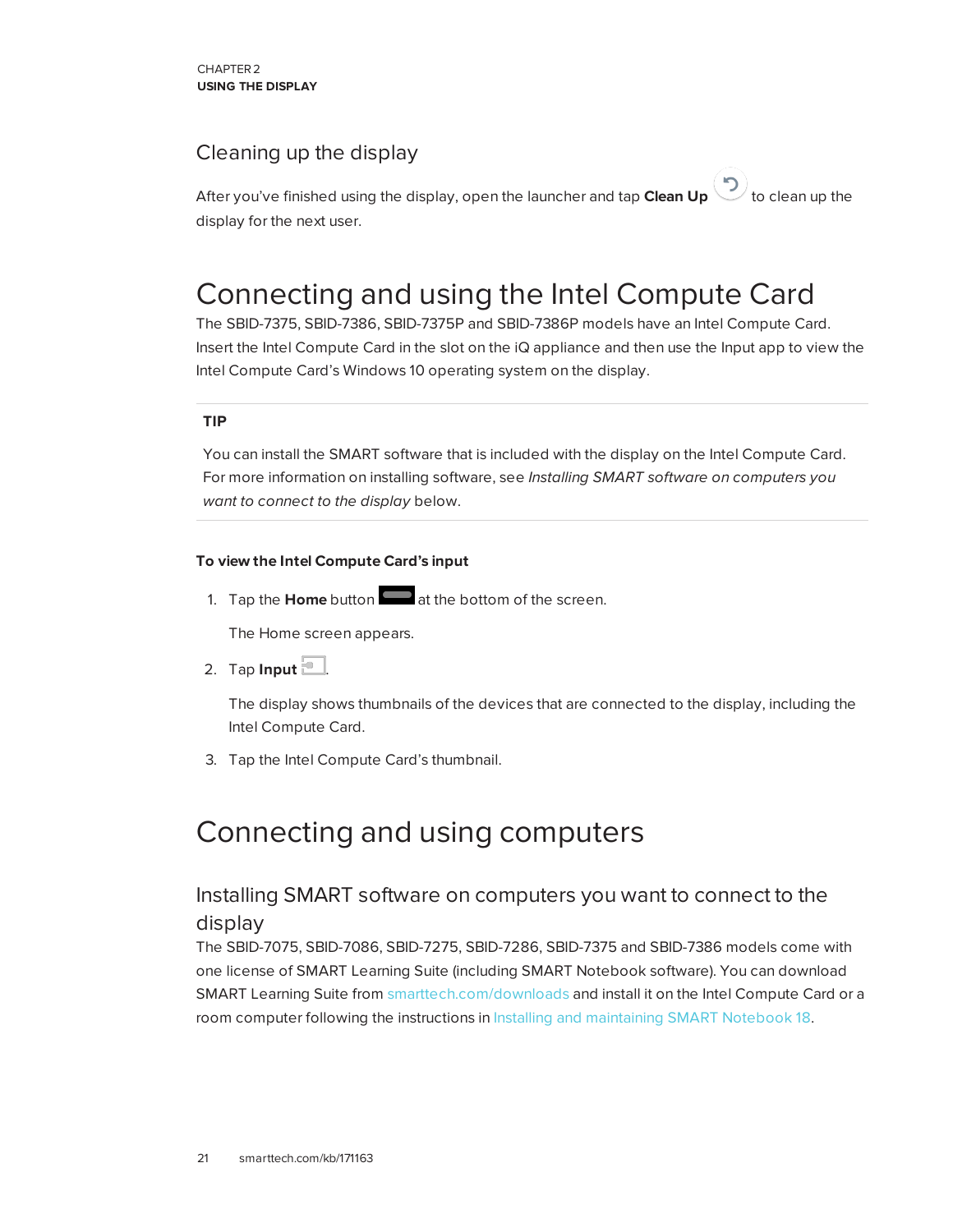The SBID-7075P, SBID-7086P, SBID-7275P, SBID-7286P, SBID-7375P and SBID-7386P models come with one room license and ten personal licenses of SMART Meeting Pro software. You can download SMART Meeting Pro software from [smarttech.com/downloads](https://www.smarttech.com/downloads) and install the room license on the Intel Compute Card or a room computer and the personal licenses on up to ten users' laptops following the instructions in Installing and maintaining [SMART Meeting Pro](https://support.smarttech.com/docs/software/meetingpro/meetingpro-4/en/installing-and-maintaining/) 4.

You can purchase additional licenses of SMART software to install on other computers. Contact your authorized SMART reseller [\(smarttech.com/where](http://www.smarttech.com/where)) for more information.

#### **NOTE**

SMART Learning Suite and SMART Meeting Pro software are bundled with the following software:

| <b>Software</b>              | <b>Description</b>                                                                                                    |
|------------------------------|-----------------------------------------------------------------------------------------------------------------------|
| <b>SMART Product Drivers</b> | Enables the Intel Compute Card or connected computers to<br>detect input from the display                             |
| SMART $ln k^{\circledR}$     | Enables you to write and draw in digital ink over applications, files,<br>folders, websites and any other open window |

## <span id="page-29-0"></span>Setting the resolutions and refresh rates of computers you want to connect to the display

The following table presents the recommend resolutions and refresh rates for the display's input sources:

| Input source      | <b>Resolution</b>    | <b>Refresh rate</b> |
|-------------------|----------------------|---------------------|
| HDMI1             | $3840 \times 2160$   | 60 Hz               |
| HDMI <sub>2</sub> | $1920 \times 1080$   | 60 Hz               |
| DisplayPort       | $1920 \times 1080$   | 60 Hz               |
| <b>VGA</b>        | $1920 \times 1080^2$ | 60 Hz               |

If possible, set any connected computers to these resolutions and refresh rates. See the connected computers' operating system documentation for instructions.

<sup>2</sup>See *[Connecting](#page-28-1) and using computers* on the previous page for caveats.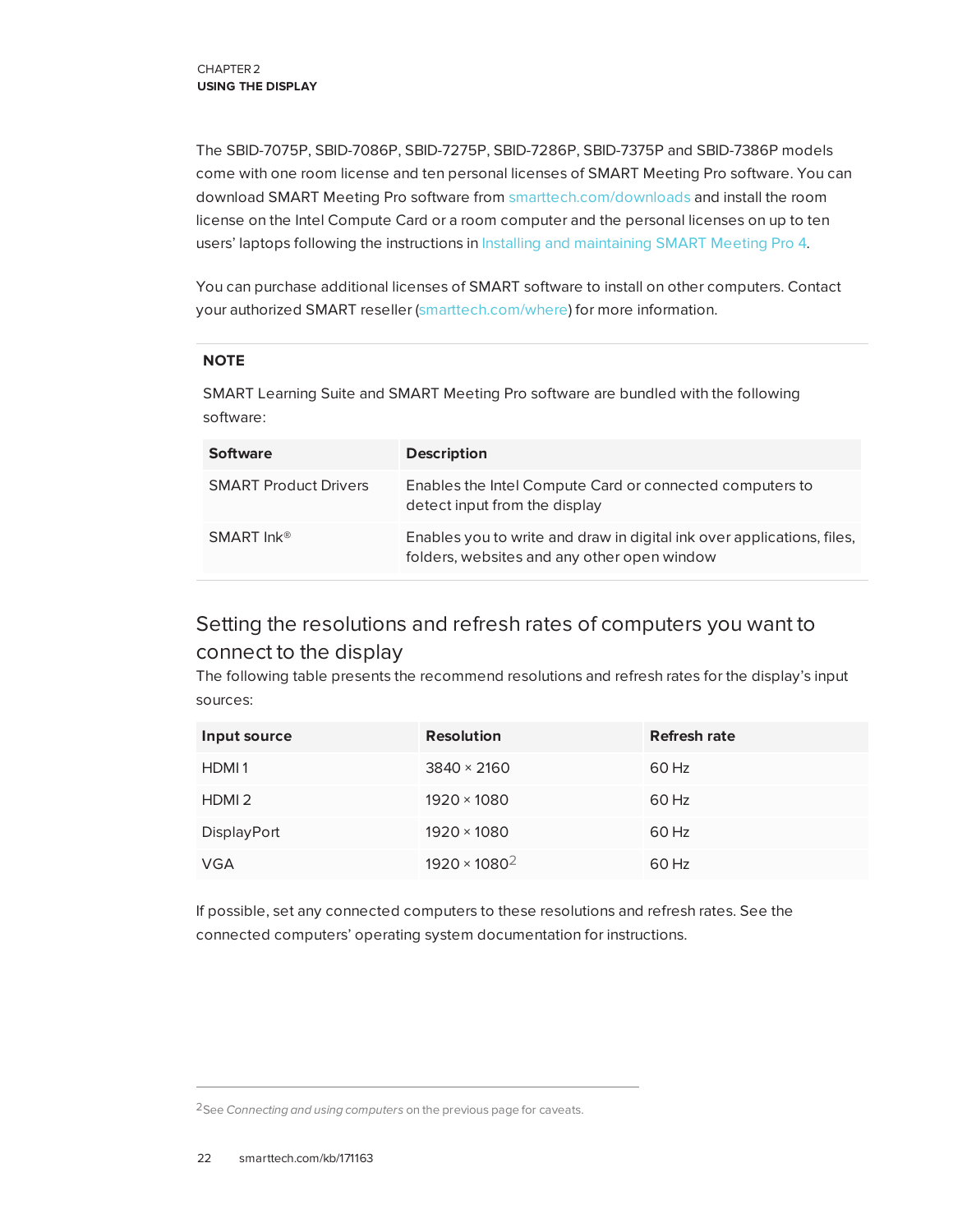### <span id="page-30-0"></span>Connecting computers to the display

You can connect computers with SMART software to the display as shown below.



#### **NOTES**

- To interact with content, connect a USB cable to the appropriate USB Type-B receptacle on the connector panel or convenience panel (as shown in the above diagrams).
- Your organization's installers might have connected cables to the connector panel or the convenience panel and run the cables behind a wall or under the floor to a desk or table where you can place your computer.

### <span id="page-30-1"></span>Viewing a connected computer's input

Use the Input app to view a connected computer's input on the display.

#### **To view a connected computer's input**

- 1. Connect the computer to the display.
- 2. Tap the **Home** button **at the bottom of the screen.**

The Home screen appears.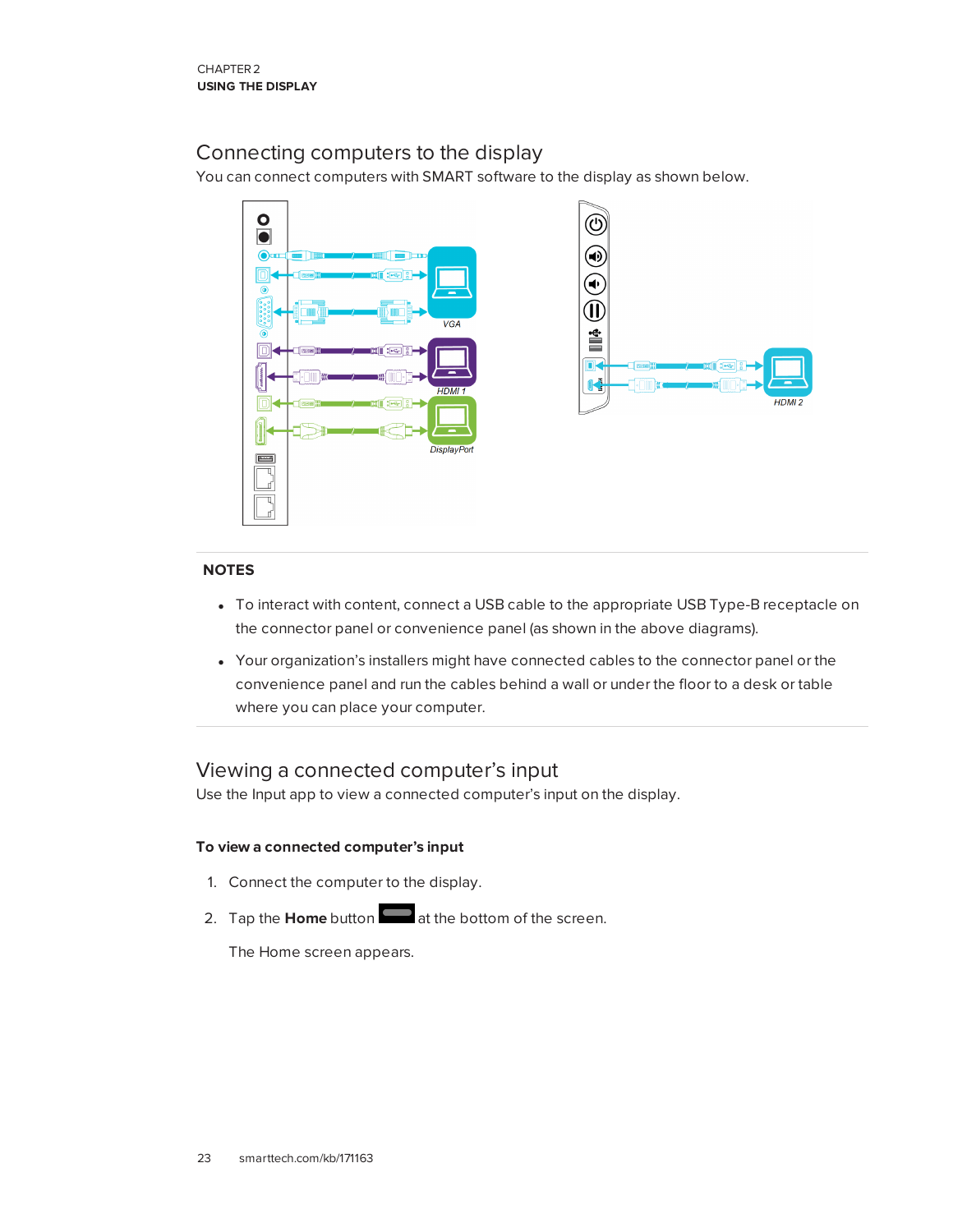3. Tap **Input**  $\boxed{2}$ .

The display shows thumbnails of the devices that are connected to the display's inputs:

- <sup>o</sup> A gray thumbnail indicates no device is connected to an input.
- <sup>o</sup> A blue thumbnail indicates a device is connected to an input but is in sleep mode.
- <sup>o</sup> A thumbnail showing a preview screen indicates a device is connected to an input and is currently active.
- <span id="page-31-0"></span>4. Tap the computer's thumbnail.

### Using SMART software on connected computers

After you've connected a computer to the display and used the Input app to view its input on the display, you can use the SMART software to present content and enable collaboration.

For information on SMART Learning Suite (including SMART Notebook software), see [SMART Notebook](https://support.smarttech.com/en/software/smart-notebook/smart-notebook-18) 18.

For information on SMART Meeting Pro software, see [SMART Meeting](https://support.smarttech.com/en/software/smart-meeting-pro/meeting-pro-4) Pro 4.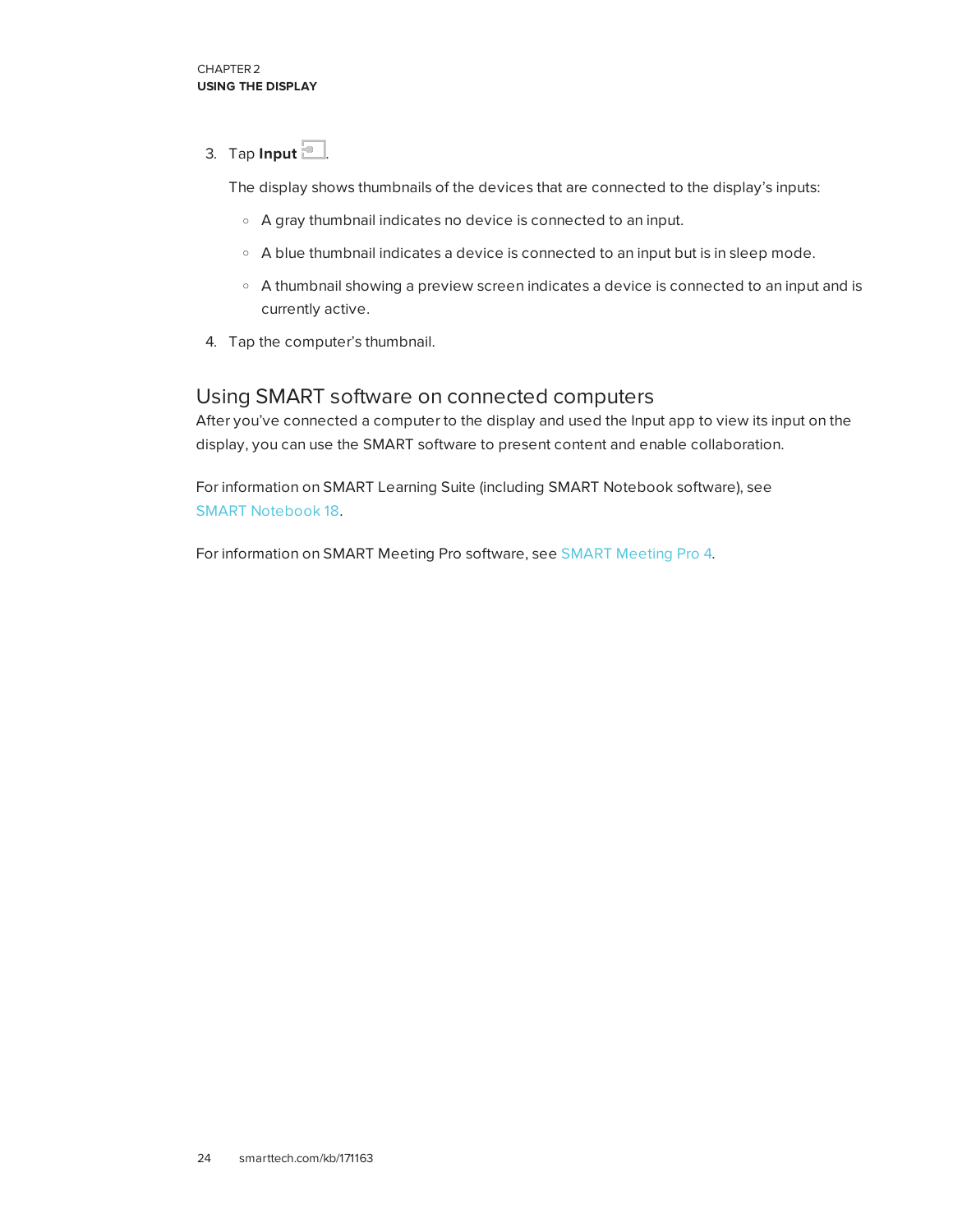## <span id="page-32-0"></span>**Chapter 3 Chapter 3: Troubleshooting**

| Resolving issues with presence detection …………………………………………………………… 26                 |  |
|-------------------------------------------------------------------------------------|--|
| Resolving issues with video ………………………………………………………………………………27                        |  |
|                                                                                     |  |
|                                                                                     |  |
|                                                                                     |  |
| Resolving issues with the iQ experience ………………………………………………………………30                  |  |
|                                                                                     |  |
|                                                                                     |  |
| Referring to the SMART knowledge base for additional troubleshooting information 31 |  |
|                                                                                     |  |
|                                                                                     |  |
|                                                                                     |  |
|                                                                                     |  |

This chapter explains how to resolve a variety of common issues with the display, including issues with:

- Power
- Presence detection
- Video
- Image quality
- Audio
- Touch and digital ink
- $\bullet$  iQ experience
- Intel Compute Card
- <span id="page-32-1"></span>• Software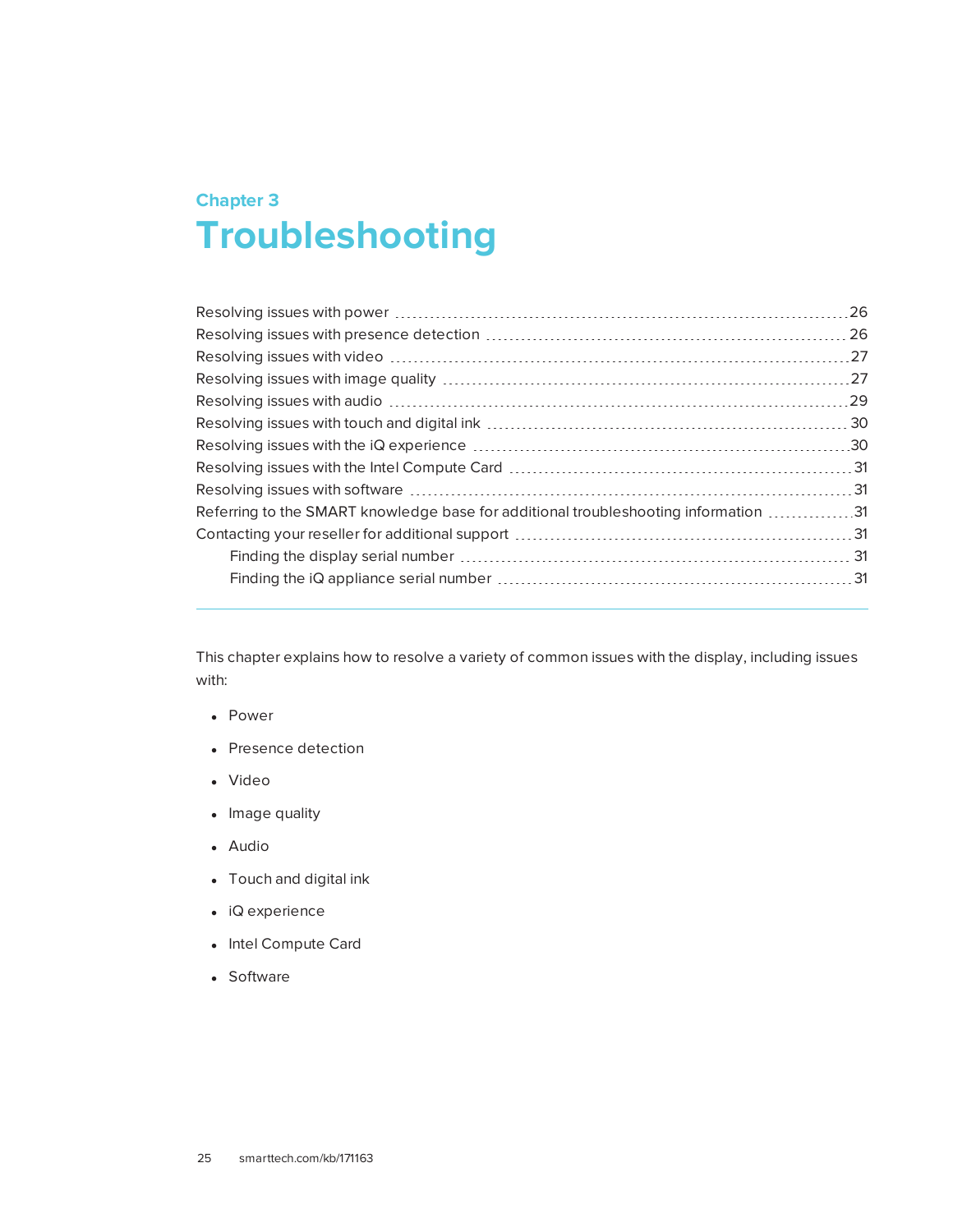## Resolving issues with power

| <b>Solutions</b>                                                                                                                                                                      |
|---------------------------------------------------------------------------------------------------------------------------------------------------------------------------------------|
| Make sure the power cable is securely fastened to the power outlet and the<br>$\bullet$<br>display.                                                                                   |
| <b>NOTE</b>                                                                                                                                                                           |
| If the power cable is connected to a power bar, make sure the power bar is<br>securely fastened to the power outlet and turned on.                                                    |
| Make sure the switch beside the AC power inlet is in the ON (I) position.<br>$\bullet$                                                                                                |
| Make sure the power outlet is working by testing it with a different device.<br>$\bullet$<br>Make sure the power cable is working by testing it with a different device.<br>$\bullet$ |
| Pick up a pen or press the Power button.<br>$\bullet$                                                                                                                                 |
| See Resolving issues with video on the facing page.<br>$\bullet$<br>Restart the display.<br>$\bullet$                                                                                 |
| Make sure the computer is on.<br>$\bullet$                                                                                                                                            |
| Pick up a pen or press the display's Power button.<br>$\bullet$                                                                                                                       |
| See Referring to the SMART knowledge base for additional troubleshooting<br>information on page 31.                                                                                   |
|                                                                                                                                                                                       |

## <span id="page-33-0"></span>Resolving issues with presence detection

| <b>Issue</b>                                                                                                          | <b>Solutions</b>                                                                                                                                                                                                                                                                                                                                                                                                                |
|-----------------------------------------------------------------------------------------------------------------------|---------------------------------------------------------------------------------------------------------------------------------------------------------------------------------------------------------------------------------------------------------------------------------------------------------------------------------------------------------------------------------------------------------------------------------|
| The display doesn't enter Ready<br>mode when users enter the room.                                                    | • Make sure all cables are securely connected.<br>Make sure nothing is blocking the presence detection sensors.<br>$\bullet$                                                                                                                                                                                                                                                                                                    |
| The display enters Ready mode<br>when it shouldn't.                                                                   | Check for and, if possible, move the display away from the following:<br>Direct sunlight<br>$\circ$<br><b>Bright lights</b><br>$\circ$<br>Forced air ducts<br>$\circ$<br>Plasma displays<br>$\circ$<br>Infrared audio systems and other infrared sources<br>$\circ$<br>Polished floors, glass walls, or other reflective surfaces<br>$\circ$<br>Be aware that the display's presence detection range is 16' (5 m).<br>$\bullet$ |
| You're experiencing other issues<br>with presence detection, or the<br>previous solutions don't resolve the<br>issue. | See Referring to the SMART knowledge base for additional troubleshooting<br><i>information</i> on page 31.                                                                                                                                                                                                                                                                                                                      |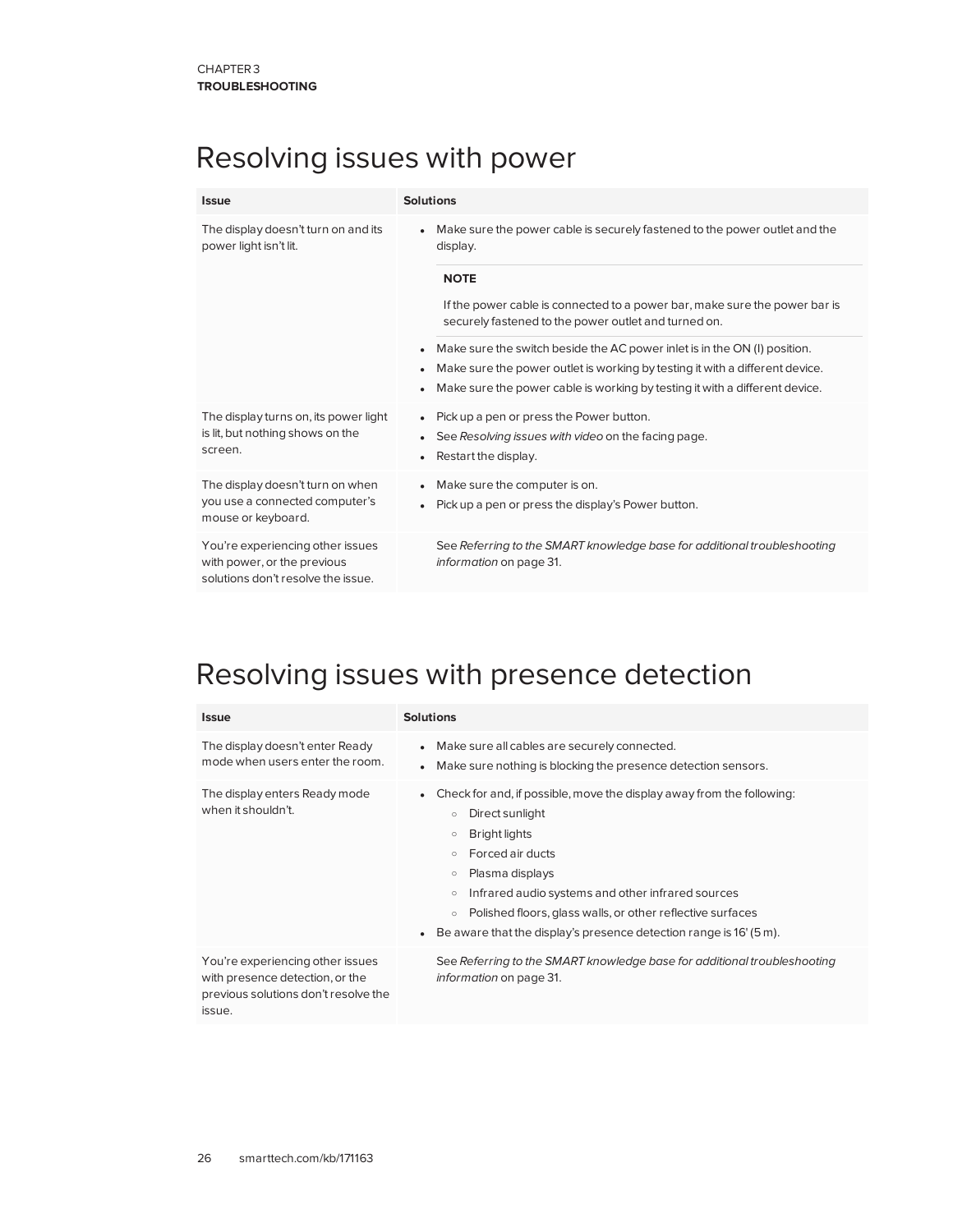## <span id="page-34-0"></span>Resolving issues with video

| Issue                                                                                                                                                     | <b>Solutions</b>                                                                                                                                                                                                                                                                                                                                                                                                                                                                                                                                                                                                                 |
|-----------------------------------------------------------------------------------------------------------------------------------------------------------|----------------------------------------------------------------------------------------------------------------------------------------------------------------------------------------------------------------------------------------------------------------------------------------------------------------------------------------------------------------------------------------------------------------------------------------------------------------------------------------------------------------------------------------------------------------------------------------------------------------------------------|
| You're experiencing the following<br>or similar issues with video:<br>The video is distorted.<br>$\bullet$<br>There is visual noise.<br>The image is dim. | Make sure any connected computers are on and not in Standby mode.<br>$\bullet$<br>Make sure the iQ appliance is securely installed in the accessory slot and its<br>$\bullet$<br>power light is on.<br>Set connected computers' resolution and refresh rate to values that the display<br>$\bullet$<br>supports.<br>See Setting the resolutions and refresh rates of computers you want to connect<br>to the display on page 22.<br>Restart the display and any connected computers.<br>$\bullet$<br>Replace the video cable connecting the computer to the display to determine if<br>$\bullet$<br>the issue is with the cable. |
| The display is on, but nothing<br>shows on the screen.                                                                                                    | Make sure any connected computers are on and not in Standby mode.<br>$\bullet$<br>Make sure the screen is working by pressing the Home button (below the<br>screen) to open the launcher.<br>Restart the display and any connected computers.<br>$\bullet$<br>Replace the video cable connecting the computer to the display to determine if<br>$\bullet$<br>the issue is with the cable.                                                                                                                                                                                                                                        |
| A computer is connected to the<br>display, but only a "Looking for a<br>connection" message appears on<br>the screen.                                     | Make sure the computer is connected to the currently selected input.                                                                                                                                                                                                                                                                                                                                                                                                                                                                                                                                                             |
| You want to output video to<br>another display.                                                                                                           | Be aware that only displays with newer AM30 or AM40 appliances support<br>video output.<br>See Using a secondary display.                                                                                                                                                                                                                                                                                                                                                                                                                                                                                                        |
| You're experiencing other issues<br>with video, or the previous solutions<br>don't resolve the issue.                                                     | See Referring to the SMART knowledge base for additional troubleshooting<br>information on page 31.                                                                                                                                                                                                                                                                                                                                                                                                                                                                                                                              |

## <span id="page-34-1"></span>Resolving issues with image quality

#### **Issue Solutions**

You're experiencing the following or similar issues with image quality:

- There are lines or snow on the screen.
- The image if flickering or flashing.
- Set the connected computer's resolution and refresh rates to values that the display supports.
	- See *Setting the [resolutions](#page-29-0) and refresh rates of computers you want to connect to the display* on [page 22](#page-29-0).
- Open the on-screen display menu. If it appears correctly, the issue is with the video input.
- Adjust the display's image settings.
- Restart the display.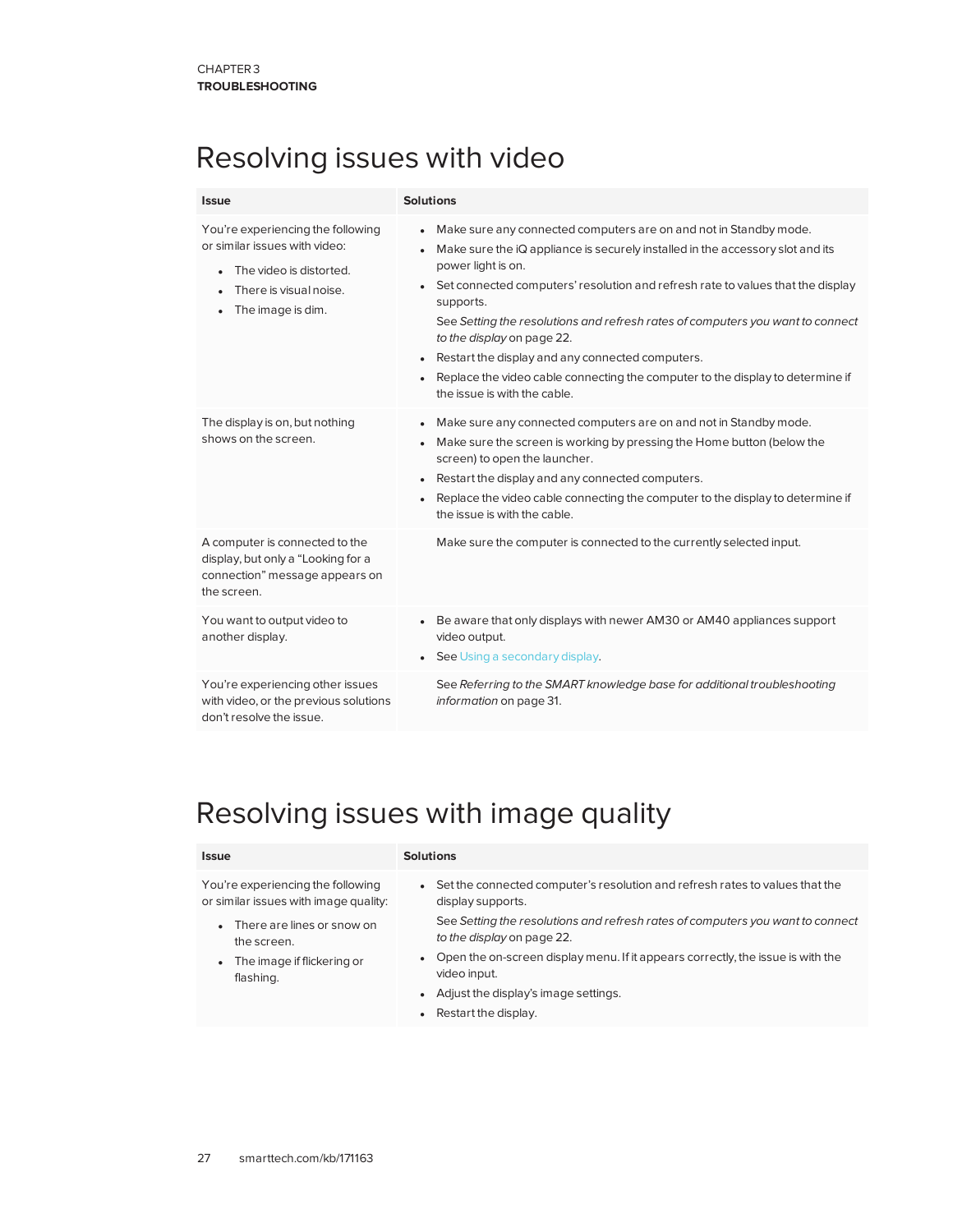<span id="page-35-0"></span>

| <b>Issue</b>                                                                                                  | <b>Solutions</b>                                                                                                                                                                                                                                                                                                                                                                                        |
|---------------------------------------------------------------------------------------------------------------|---------------------------------------------------------------------------------------------------------------------------------------------------------------------------------------------------------------------------------------------------------------------------------------------------------------------------------------------------------------------------------------------------------|
| There are bright spots on the<br>screen.                                                                      | Open the on-screen display menu. If it appears correctly, the issue is with the<br>video input.<br>Take a photograph of the screen and send it to SMART support. If SMART<br>$\bullet$<br>support determines that the issue is with the screen and the display is under<br>warranty, you may be eligible for a replacement.                                                                             |
| The image isn't clear. There are<br>lines, double images or other<br>distortions.                             | Adjust the display's image settings.                                                                                                                                                                                                                                                                                                                                                                    |
| Colors don't appear correctly.                                                                                | Be aware that if two or more displays are mounted side-by-side, there could be<br>$\bullet$<br>minor differences in colors across the displays. This issue is not unique to<br>SMART products.<br>If you're using a VGA video input, use a different cable or connect a different<br>source to see if the issue is with the cable or input source.                                                      |
| The image is cut off or shifted to the<br>left or right.                                                      | Adjust any connected computers' video settings, particularly zoom, crop and<br>underscan.<br>See the computer's operating system documentation.<br>If the computer's desktop is entirely black, change it to dark gray or a different<br>color.<br>If the computer's background is extended across multiple screens, duplicate the<br>desktop across the screens or set the display as the only screen. |
| The image doesn't fill the entire<br>screen.                                                                  | Adjust any connected computers' video settings, particularly overscan.<br>See the computer's operating system documentation.                                                                                                                                                                                                                                                                            |
| A persistent image appears on the<br>display.                                                                 | See Image persistence or burn in on LCD displays.                                                                                                                                                                                                                                                                                                                                                       |
| You're experiencing other issues<br>with image quality, or the previous<br>solutions don't resolve the issue. | See Referring to the SMART knowledge base for additional troubleshooting<br>information on page 31.                                                                                                                                                                                                                                                                                                     |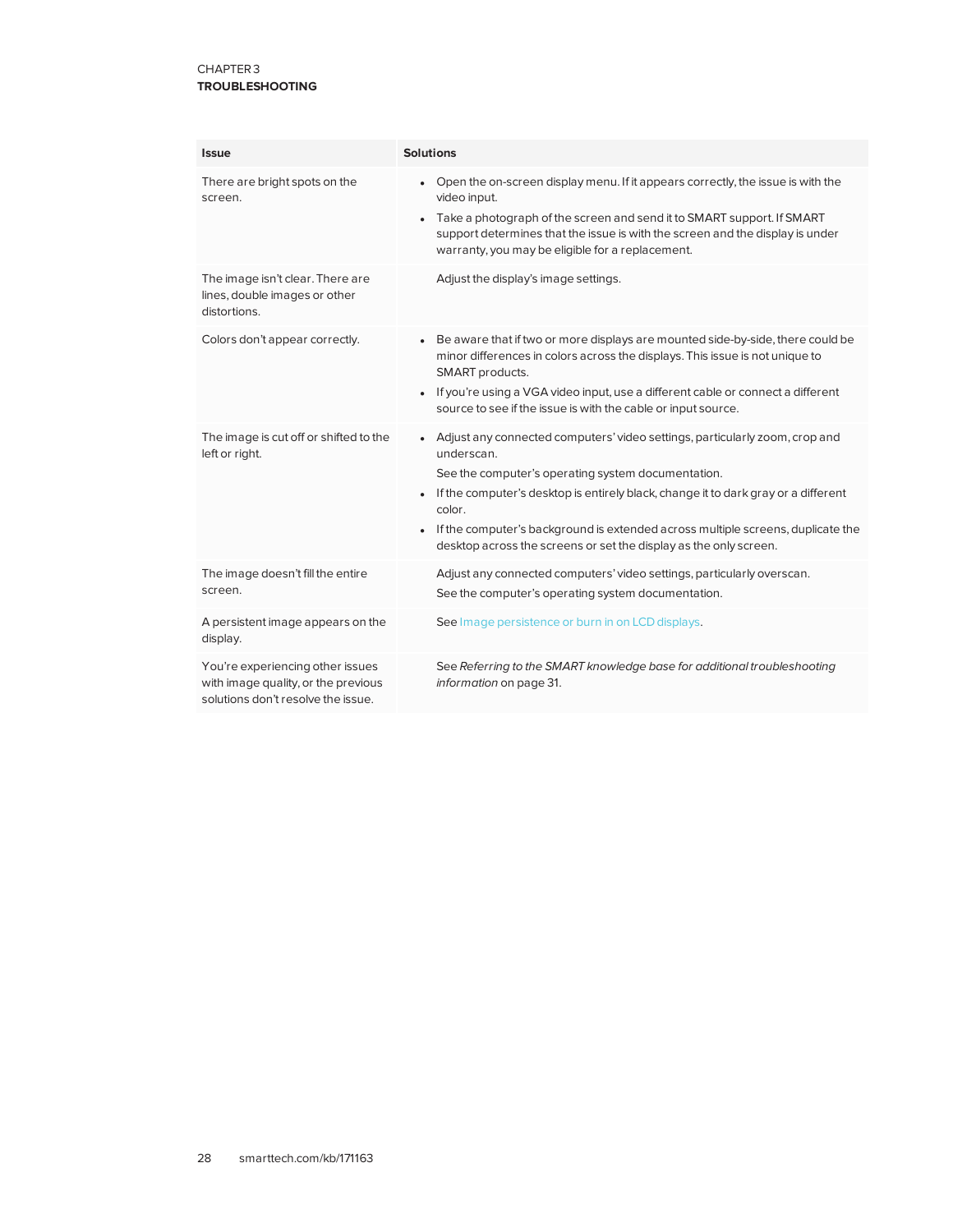## Resolving issues with audio

<span id="page-36-0"></span>

| <b>Issue</b>                                                                                                                                                                                                                              | <b>Solutions</b>                                                                                                                                                                                                                                                                                                                                                                                                                                                                                                                                                                                                                                                                                                                                                                                                                                                                                                                                                                                                                                                                                                                                                                                                                                                                                                                      |
|-------------------------------------------------------------------------------------------------------------------------------------------------------------------------------------------------------------------------------------------|---------------------------------------------------------------------------------------------------------------------------------------------------------------------------------------------------------------------------------------------------------------------------------------------------------------------------------------------------------------------------------------------------------------------------------------------------------------------------------------------------------------------------------------------------------------------------------------------------------------------------------------------------------------------------------------------------------------------------------------------------------------------------------------------------------------------------------------------------------------------------------------------------------------------------------------------------------------------------------------------------------------------------------------------------------------------------------------------------------------------------------------------------------------------------------------------------------------------------------------------------------------------------------------------------------------------------------------|
| You're experiencing the following<br>or similar issues with audio:<br>• No sound is coming from the<br>speakers.<br>Sound is coming from the<br>$\bullet$<br>speakers, but the volume is<br>low.<br>The sound is distorted or<br>muffled. | If you're using external speakers, make sure the speakers are turned on.<br>Make sure the cables connecting the display to the computer are securely<br>fastened.<br><b>NOTES</b><br>The display's stereo 3.5 mm in connector works with the VGA input.<br>$\circ$<br>Connecting an audio cable to the display's stereo 3.5 mm out connector<br>$\circ$<br>disables the internal speakers.<br>• If you're using the display's S/PDIF out connector to connect a sound<br>bar or receiver for external speakers, see the SMART Board 7000 and<br>7000 Pro series interactive displays installation and maintenance guide<br>(smarttech.com/kb/171164).<br>• Adjust the volume on the display and the connected computer and make sure<br>neither are muted.<br>• Adjust the display's audio settings.<br>Make sure the display is set as the default audio device for the connected<br>$\bullet$<br>computer's audio output.<br>See the connected computer's operating system documentation.<br>• If you're using the integrated speakers, set the volume for the computer and any<br>running applications to 80%, and then adjust the display's volume.<br><b>OR</b><br>If you're using external speakers, set the volume for the computer, any running<br>applications and the display to 80%, and then adjust the speakers' volume. |
| There is a whine or buzzing sound<br>coming from the back of the<br>display.                                                                                                                                                              | • Be aware that these sounds are normal. All displays emit some electrical noise.<br>Such sounds may be more noticeable with some displays than with others.<br>However, if you hear noise from the front of the display, further investigation is<br>required.<br>Connect all devices to the same power outlet or power bar.                                                                                                                                                                                                                                                                                                                                                                                                                                                                                                                                                                                                                                                                                                                                                                                                                                                                                                                                                                                                         |
| You're experiencing other issues<br>with audio, or the previous<br>solutions don't resolve the issue.                                                                                                                                     | See Referring to the SMART knowledge base for additional troubleshooting<br>information on page 31.                                                                                                                                                                                                                                                                                                                                                                                                                                                                                                                                                                                                                                                                                                                                                                                                                                                                                                                                                                                                                                                                                                                                                                                                                                   |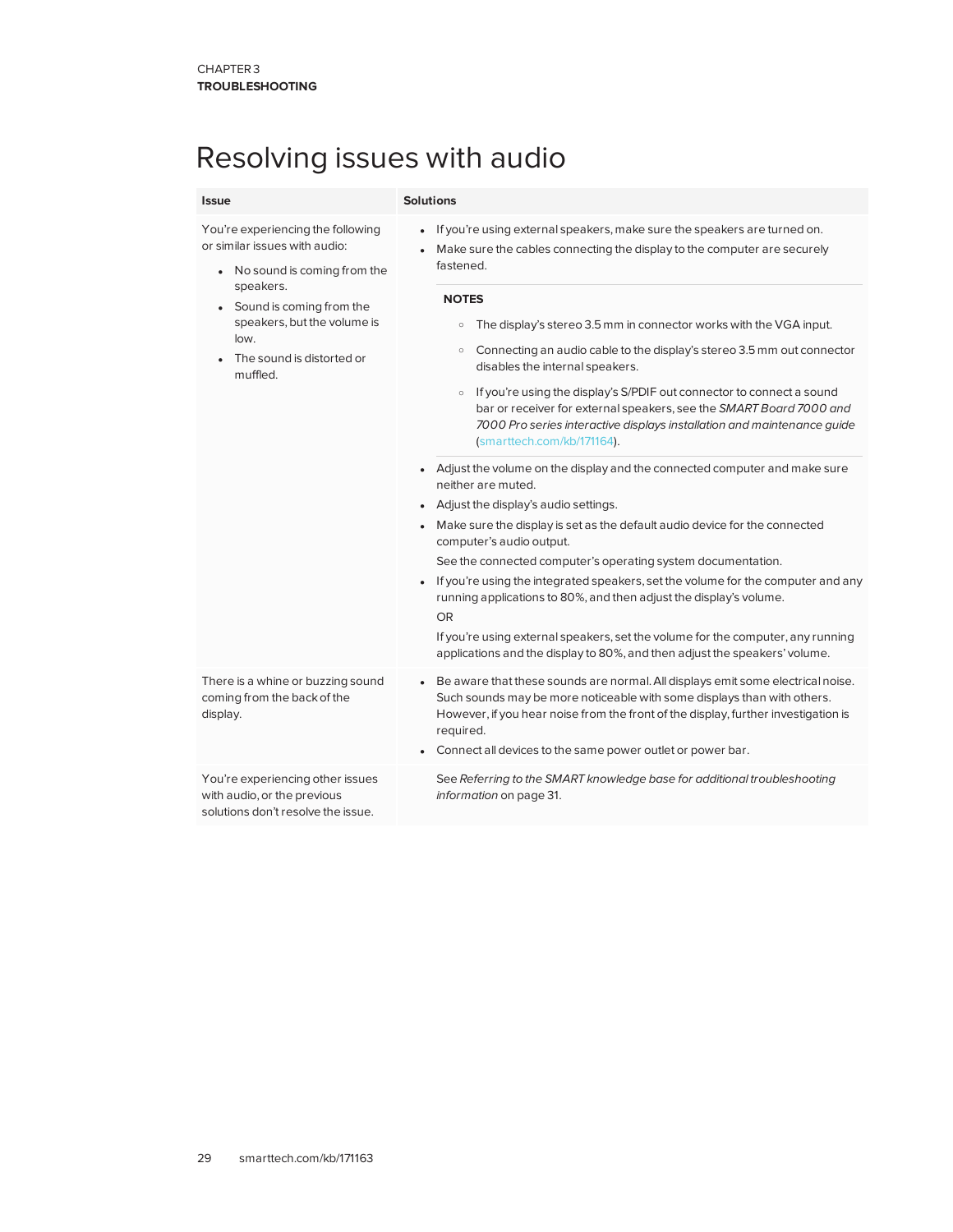## Resolving issues with touch and digital ink

| <b>Issue</b>                                                                                                                                                                                                                                                                                                                                                                    | <b>Solutions</b>                                                                                                                                                                                                                                                                                                                                                                                                                                                                                                                                                                                                                                                                                  |
|---------------------------------------------------------------------------------------------------------------------------------------------------------------------------------------------------------------------------------------------------------------------------------------------------------------------------------------------------------------------------------|---------------------------------------------------------------------------------------------------------------------------------------------------------------------------------------------------------------------------------------------------------------------------------------------------------------------------------------------------------------------------------------------------------------------------------------------------------------------------------------------------------------------------------------------------------------------------------------------------------------------------------------------------------------------------------------------------|
| You're experiencing the following<br>or similar issues with touch and<br>digital ink:<br>When users touch or write on<br>the screen, the pointer or<br>digital ink appears in the<br>wrong place.<br>Touch and digital ink are<br>$\bullet$<br>intermittent.<br>Digital ink disappears as you<br>$\bullet$<br>write.<br>Digital ink colors change<br>$\bullet$<br>unexpectedly. | Restart the display.<br>• Confirm with the installers that the computer is connected to the display with<br>only a single cable.<br>• Make sure SMART Product Drivers and SMART Ink are installed and running on<br>any connected computers.<br>• Use a known working pen from another display to check if the issue is being<br>caused by the pen.<br>• Remove infrared sources such as incandescent or arc lights, desk lamps and<br>infrared audio devices or move the display to another location in the room.<br>• Update the firmware.<br>• Remove the display from the wall, calibrate it and confirm if this resolves the<br>issue. If it does, check the wall and wall mount for issues. |
| The display responds to touch but<br>not to writing with a pen.                                                                                                                                                                                                                                                                                                                 | Reinstall or update SMART Product Drivers.                                                                                                                                                                                                                                                                                                                                                                                                                                                                                                                                                                                                                                                        |
| The display doesn't respond to<br>touch or writing with a pen.                                                                                                                                                                                                                                                                                                                  | Make sure any connected computers have detected the display's USB<br>connection and installed drivers. On Windows computers, open Device Manager<br>and make sure there is no red X or yellow explanation mark (!) over the display's<br>icon. On Mac computers, open System Information and ensure there are no<br>error messages in the display's row.                                                                                                                                                                                                                                                                                                                                          |
| You're experiencing issues with<br>one or more of the display's pens.                                                                                                                                                                                                                                                                                                           | • Use only SMART Board 7000 series interactive display pens with the display.<br>Pens from other interactive displays aren't compatible.<br>• Return the pen to its magnetic holder to calibrate it.<br>Make sure the pen's pressure sensitive switch isn't damaged or dirty.<br>• If one pen isn't working, make sure the pen is paired with the display and is fully<br>charged.<br>• If all pens aren't working, return the pens to their magnetic holders and restart<br>the display.                                                                                                                                                                                                         |
| You can't write or draw in Microsoft<br>Office.                                                                                                                                                                                                                                                                                                                                 | Make sure Microsoft Office 2013 or later is installed.<br>Reinstall or update SMART Product Drivers and SMART Ink.                                                                                                                                                                                                                                                                                                                                                                                                                                                                                                                                                                                |
| You're experiencing other issues<br>with touch and digital ink, or the<br>previous solutions don't resolve the<br>issue.                                                                                                                                                                                                                                                        | See Referring to the SMART knowledge base for additional troubleshooting<br>information on the facing page.                                                                                                                                                                                                                                                                                                                                                                                                                                                                                                                                                                                       |

## <span id="page-37-0"></span>Resolving issues with the iQ experience

<span id="page-37-1"></span>For information on resolving issues with the iQ experience, including the Whiteboard, SMART Notebook Player, Browser, Input and Screen Share apps, see [Troubleshooting](https://support.smarttech.com/docs/redirect/?product=iq&context=troubleshooting) iQ system [software](https://support.smarttech.com/docs/redirect/?product=iq&context=troubleshooting).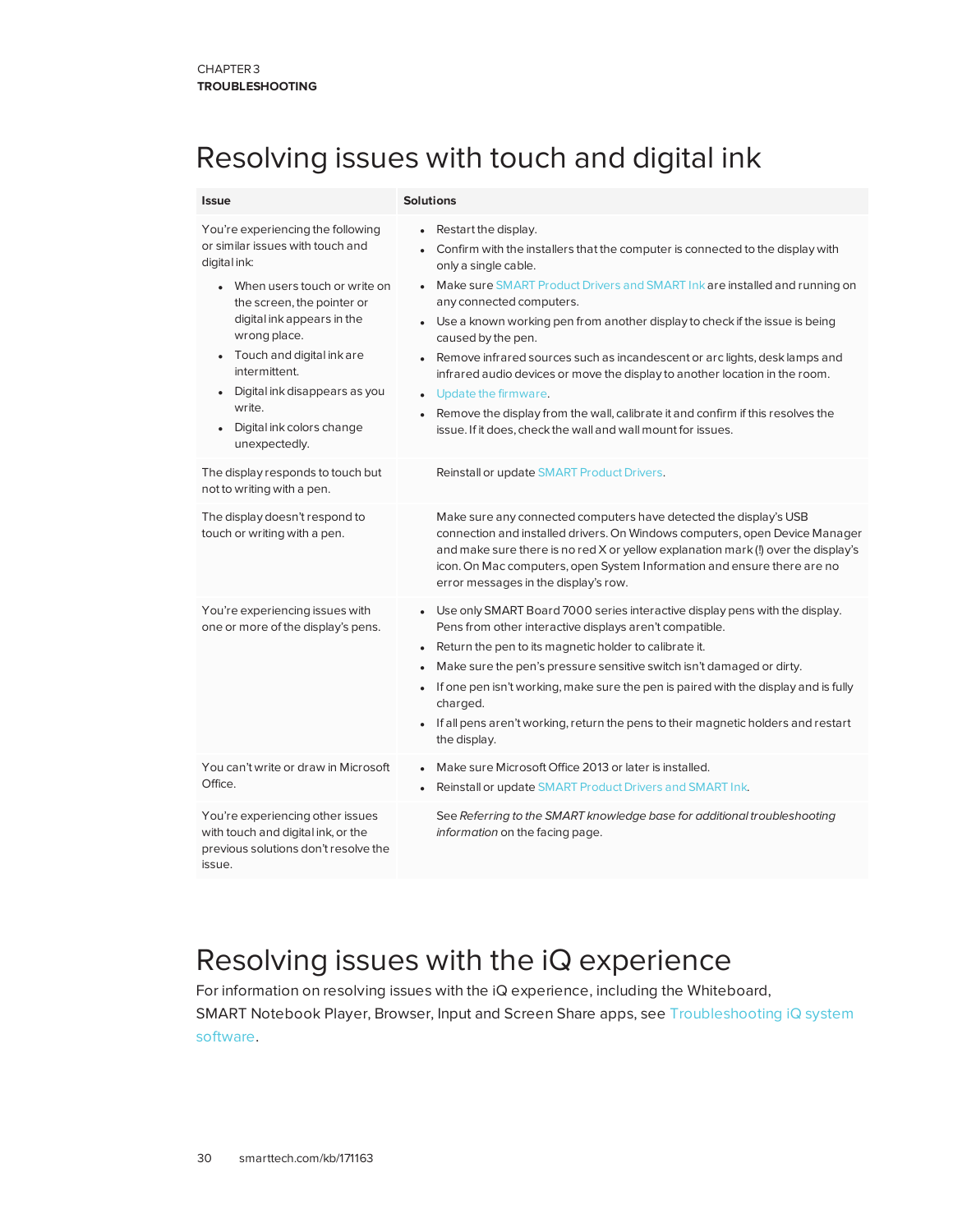## Resolving issues with the Intel Compute Card

<span id="page-38-0"></span>For information on resolving issues with the Intel Compute Card, including the drivers, see [Troubleshooting](https://support.smarttech.com/docs/redirect/?product=iq&context=windowscomputercard) Windows 10 on Intel Compute Card.

## Resolving issues with software

For information on resolving issues with SMART Learning Suite (including SMART Notebook software), see Troubleshooting [SMART Notebook](https://support.smarttech.com/docs/software/notebook/notebook-18/en/troubleshooting/troubleshooting) 18.

<span id="page-38-1"></span>For information on resolving issues with SMART Meeting Pro software, see [Troubleshooting](https://support.smarttech.com/docs/software/meetingpro/meetingpro-4/en/troubleshooting/default.cshtml) [SMART Meeting Pro](https://support.smarttech.com/docs/software/meetingpro/meetingpro-4/en/troubleshooting/default.cshtml) 4.

## Referring to the SMART knowledge base for additional troubleshooting information

Refer to the SMART knowledge base for additional troubleshooting information:

[community.smarttech.com/s/topic/0TO0P00000010RIWAY/7000-series](https://community.smarttech.com/s/topic/0TO0P00000010RIWAY/7000-series)

## <span id="page-38-2"></span>Contacting your reseller for additional support

If an issue you're experiencing with the display persists or isn't covered in this chapter or the knowledge base, contact your authorized SMART reseller [\(smarttech.com/where](http://www.smarttech.com/where)) for support.

<span id="page-38-3"></span>Your reseller might ask you for the serial number for the display or the iQ appliance.

### Finding the display serial number

The display's serial number is located in the following places:

- $\bullet$  In the iQ settings
- On the bottom frame
- <span id="page-38-4"></span>• On the back of the display

### Finding the iQ appliance serial number

The iQ appliance's serial number is located on the iQ appliance.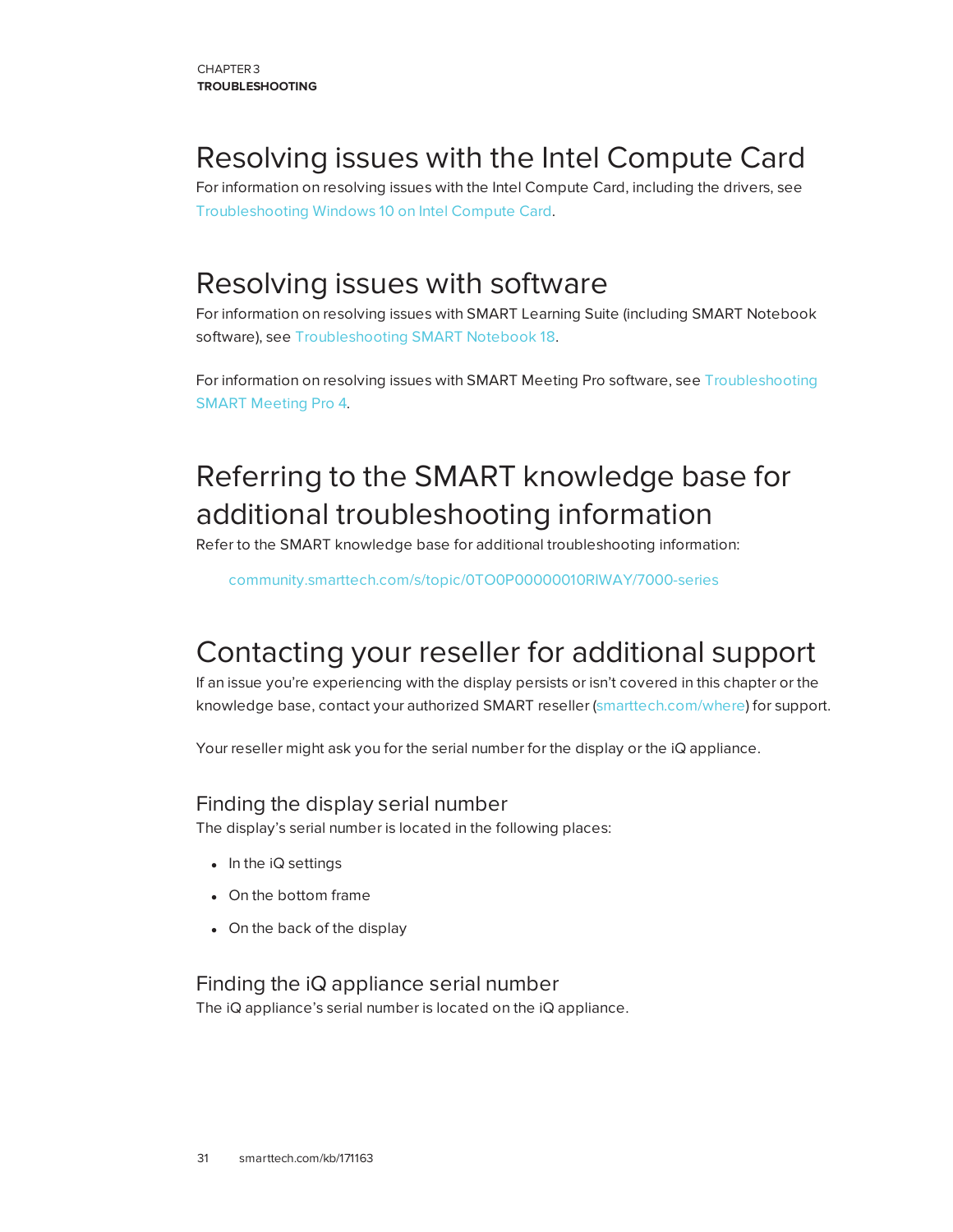#### **NOTE**

You need to remove the iQ appliance from the display to find the serial number.